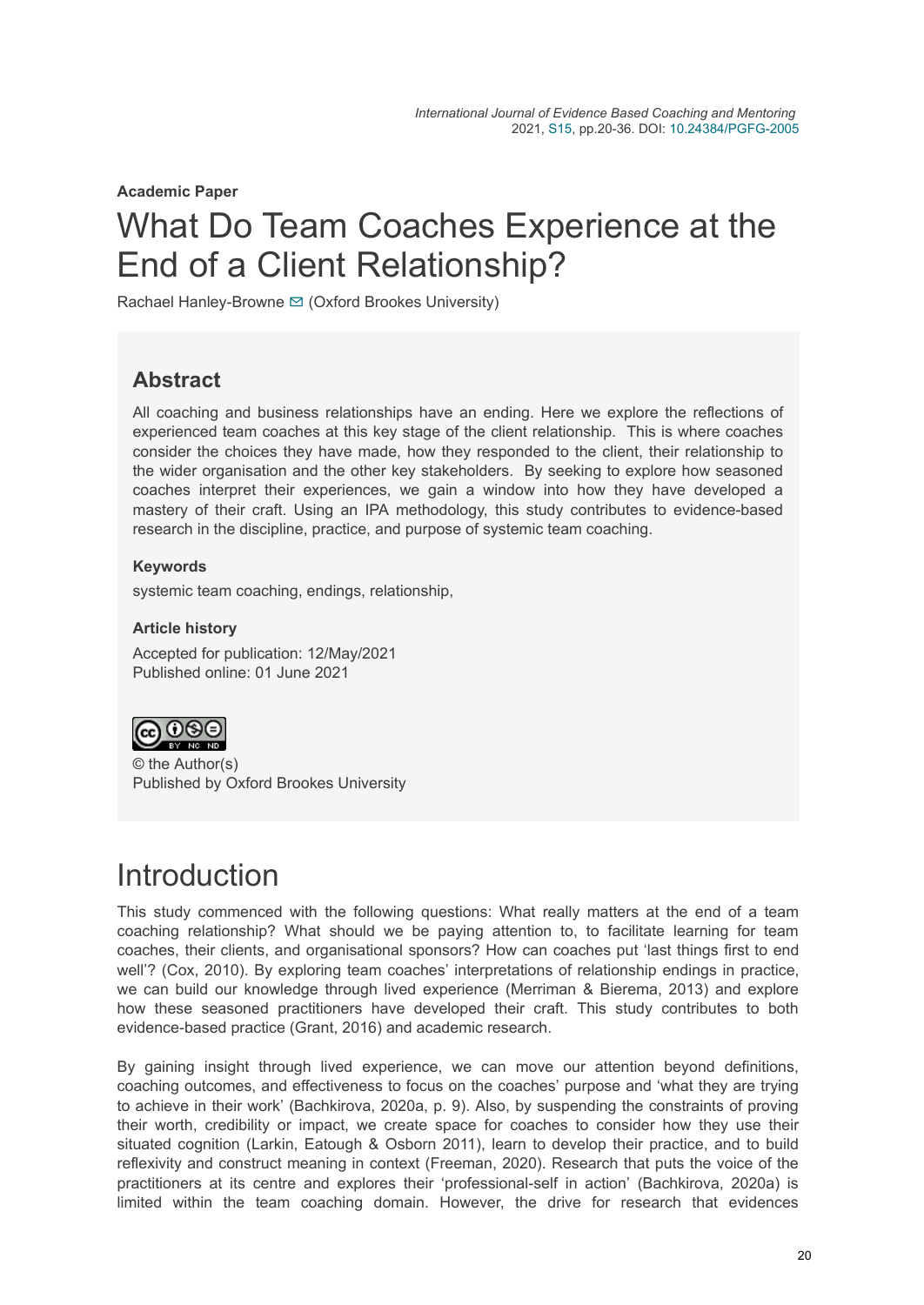quantifiable outcomes and assumes that 'what is measurable is effective' (Jones, Napiersky, & Lyubovnikova, 2019) predisposes the purpose of team coaching and the importance of the coaches themselves, leading to an overly positivist perspective (Saunders, Lewis & Thornhill, 2015). Indeed, coaching is essentially a phenomenological process (Rajasinghe, 2019; Bachkirova, Rose, & Noon, 2020b) and is at the 'intersection of experience and meaning-making' (Freeman, 2020, p.1). Additionally, whilst there is a drive to focus on the effectiveness of team coaching (Peters & Carr, 2019; Murphy & Sayer, 2019), the stated end goal of coaching is typically to foster client selfefficacy and independence (Cox, 2010; Hastings & Pennington, 2019) which suggests that it is the team which has ownership of the outcomes. Adult learning is a process that is self-directed, and the team decides what, when and how they respond using their own discretion. It is essentially an andragogical approach (Knowles, Holton, & Swanson 2015).

A coaches' practice may draw from different philosophies and disciplines and is correlated to their values and the purpose of their work (Saunders et al., 2015). Therefore, they may be coaching for skills, performance, or development, for example in O'Connor & Cavanagh (2016). Similarly, studies and literature reviews by Peters and Carr (2013, 2019) and Jones, Napiersky and Lyubovnikova (2019) highlight the range of coaching practice, including external coaches, internal coaches, leaders as coaches and peer coaches – all working in different contexts, with different skills sets. Iordanou, Hawley and Iordanou (2018) note that internal coaches have 'prior knowledge', and this brings unique ethical issues to the boundaries of their client relationships. Therefore, coaches have diverse relationships with the teams they coach in terms of power, distance, and influence (Louis & Dichon, 2018). In conclusion, when taking these variables into account, the synthesis of what team coaches do 'compares apples with pears' (Fillery-Travis & Cox, 2018). For clarity and homogeneity this research has concentrated on the particular discipline of systemic team coaching and included external coaches with relevant training, who work in organisational settings, and have a commercial relationship with their client, allowing consistent themes and patterns of experience to emerge through intimate engagement with the research subject (Bachkirova et al., 2020b).

A team coach is at times a trainer, facilitator, consultant, and coach (Hartog, 2019). As a result, it is a multi-disciplinary practice and draws on a variety of interventions from 'informative' to 'supportive' (Heron, 2001). Consequently, team coaching as a paradigm remains challenging to define purely within the boundaries of the dyadic helping professions from which it is clearly distinctive (Jones et al., 2019). This raises a question around the additional theoretical development that is needed for a team coach to develop their craft. Therefore, this study draws upon research in the fields of organisational development and consulting, as well as business management (Grant, 2016). For clarity, these simplified definitions apply:

#### A team is:

*A small number of people with complementary skills who are committed to a common purpose, performance goals and approach for which they hold themselves mutually accountable (Katzenback & Smith, 2005, p.45).*

The system referenced is situated within the organisation and business context:

*A system is an interconnected set of elements that is coherently organised in a way that achieves something […] a system must consist of three kinds of things: elements, interconnections and a function or purpose (Meadows, 2011, p.11).*

Systemic Team Coaching is defined as:

*A process by which the team coach works with a whole team, both when they are together and when they are apart, to help them both improve their collective performance and how they work*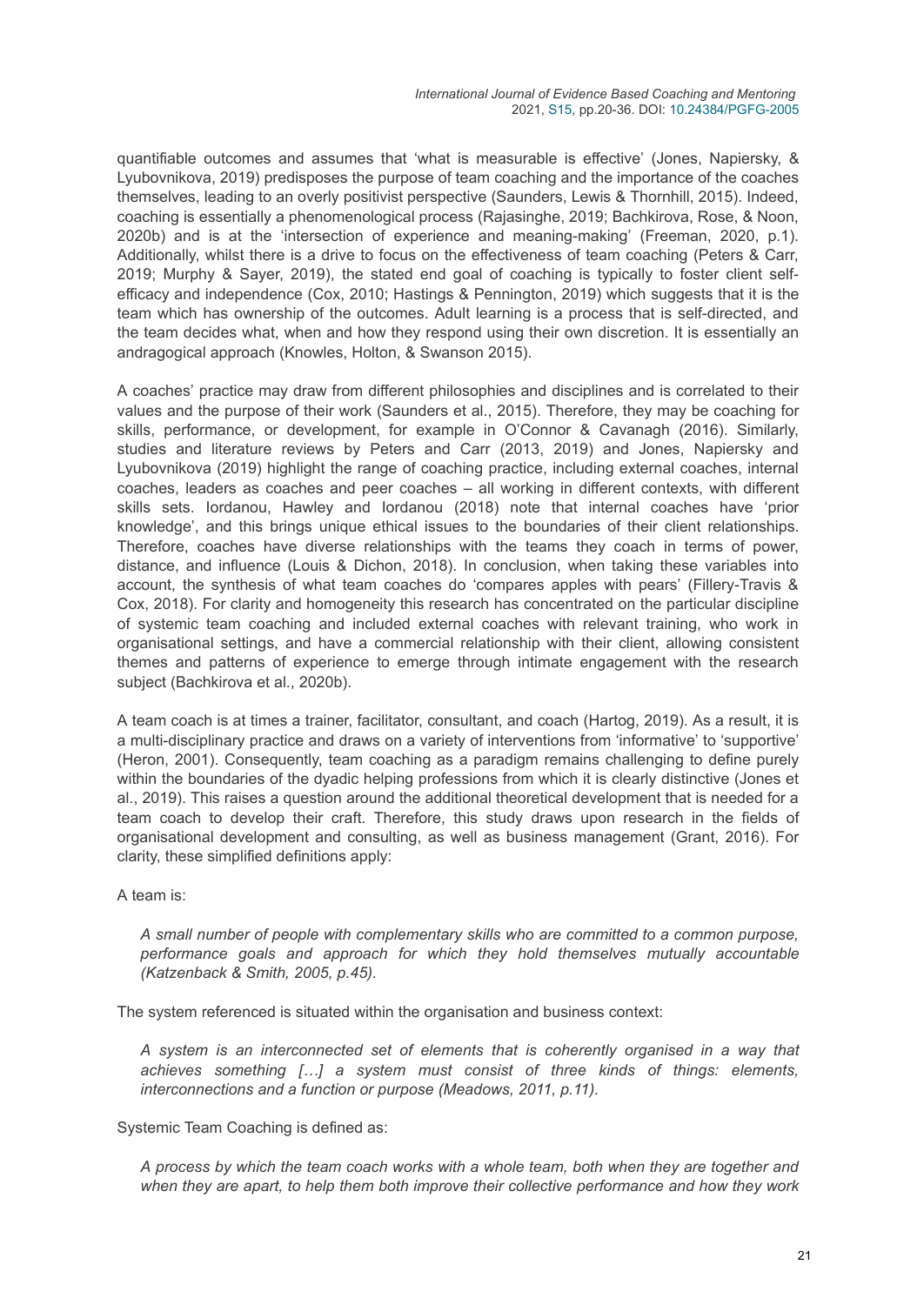*together, and how they develop their collective leadership to more effectively engage with all their key stakeholder groups to jointly transform the wider business (Hawkins, 2019, p.39).*

The coaching field:

*The "life space" (Lewin,1951) of the individual, group, or organisation; that is, the psychological environment as it exists for individuals, groups, and organisations. (Stevenson, 2018, p.171).*

This paper includes a literature review tracking the evolution of systemic team coaching as a discipline, relevant social science, and business management research. The methodology provides an overview of the design process, sampling, and data collection also a diagrammatic overview of the core elements of Interpretative Phenomenological Analysis (IPA). The findings give a voice to the coaches themselves. The analysis and discussion are divided into three core themes: The Team Coach in the Field; The Team Coach as Guide; The Team Coach Withdrawal. The conclusion explores the implications for contracting, practice, coach development and reflexivity.

## Literature Review

The literature explored offers insight and clarity about the core elements of the research question, 'what do team coaches experience at the end of a client relationship?'. By exploring the origins and purpose of systemic team coaching it also offers a frame of reference for the interpretation of the research findings, discussion, and conclusion.

### **Systemic Team Coaching**

Academic and peer reviewed research dedicated to the discipline of systemic team coaching is negligible. However, Hawkins (2014) acknowledges that over 70 practitioners and academics have contributed to its' development. The literature (Hawkins, 2011; 2014; 2019) has been continuously updated through 'professional wisdom' (Grant, 2016). To date, the literature has suggested that the purpose of team coaching is to improve team effectiveness or develop high performing teams (Peters & Carr, 2013; Hawkins 2011; 2019). However, in a recent blog, Hawkins (2020) asserts that this is now an outdated objective in a post COVID-19 world as this cultivates a positivist approach to team coaching that is overly mechanistic. Our focus should now be on value creation (Goedhart & Koller, 2020). Hawkins further asserts that team coaching should create interdependency through developing a team-of-teams culture (McCrystal, 2015), as opposed to driving internal competition amongst teams to achieve purely performance related goals. This is supported by Shuffler and Cronin (2019) who suggest that traditional static teams no longer exist and are an outdated paradigm. A post COVID-19 perspective shifts team coaching further towards the boundaries of organisation development and holism (Chidiac, 2018; Stephenson, 2018; Hawkins, 2020). Taking a socio-cultural perspective, Louis and Dichon's (2018) research supports Hawkins revised opinion, in that coaches should view themselves as 'active political agents' within the organisation. The empowering coach becomes an 'integrator' by working with (not against, or being used by) the system, a 'moderator' by enabling the client to make organisational change and/or a 'revealer' by surfacing hidden agendas and power dynamics to shift stakeholder relationships. Therefore, systemic team coaching invites the coach to work within the domain of power and space to build 'collaboration and co-adaptability' amongst multiple teams.

### **Team Coaching Process**

The process of team coaching gives us insight into what coaches do in practice, Hauser (2014) and Maseko, Van Wyk and Odenhaal (2019) in their qualitative studies seek to synthesise both research and experience in a workplace setting. They explore what experienced team coaches (practice minimum 3-5 years) do through in-depth interviews and a thematic analysis. However,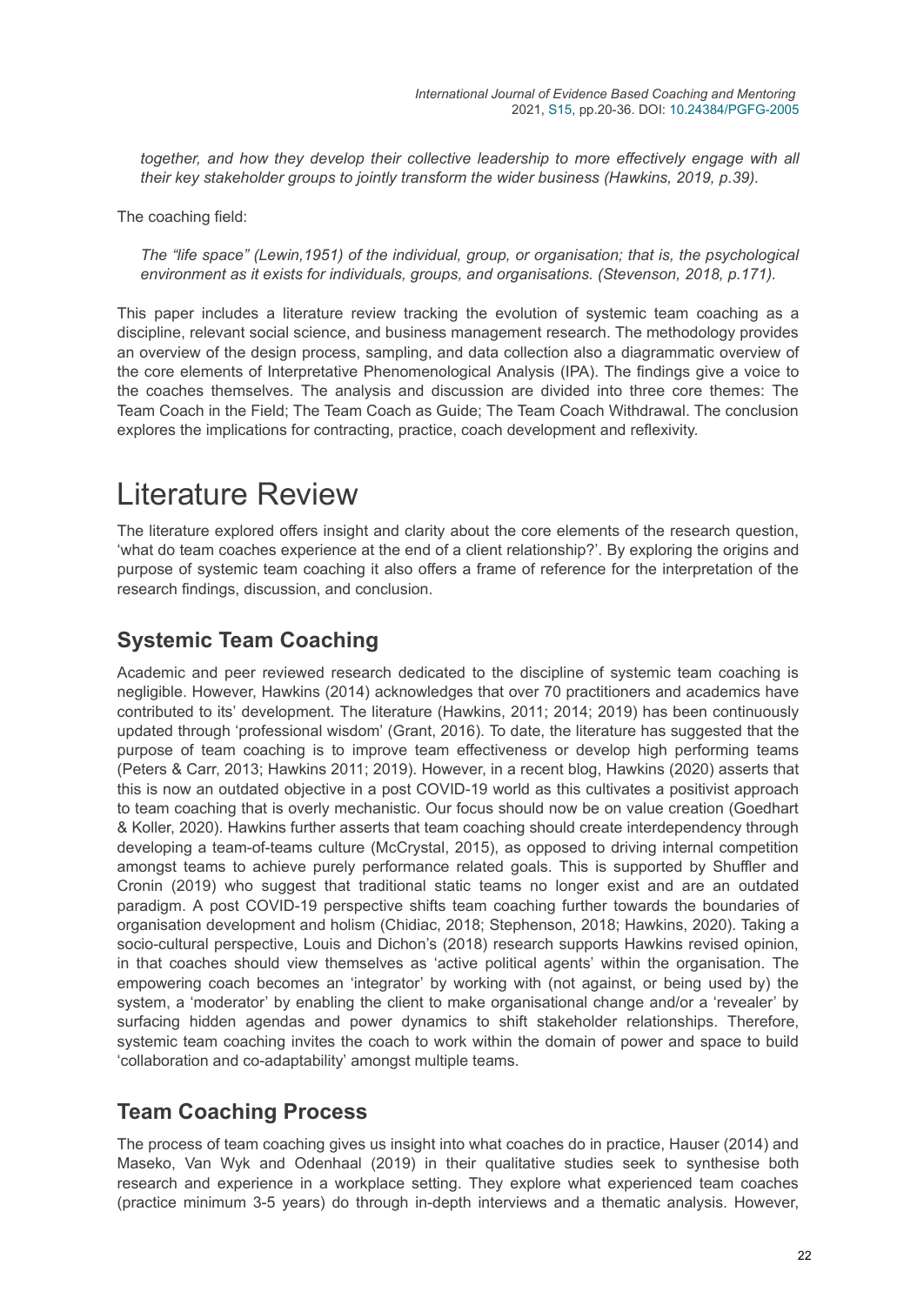whilst Maseko et al. (2019) focus on how to create the conditions for success at the implementation of team coaching, their paper goes on to capture seven themes and then extrapolate this to define 'critical success factors'. This attempt to create universal laws (Saunders et al., 2015) seems at odds with their constructivist, interpretivist positioning. Hauser's (2014) research illustrates how a coach's behaviour and motivation shifts throughout the team coaching life cycle from beginning to end. Hauser (2014) focuses on accredited external coaches through a robust criteria-based selection process. Influenced by Gestalt theory and the cycle of experience (Perls,1952), Hauser (2014, 2018) isolates a team coaches' role at the end of a client relationship, or at 'withdrawal'. Hauser labels a team coaches' role at the end of an assignment as an 'Assimilator' who:

*Helps the team transition from active engagement to culmination and detachment from the coaching engagement. The assimilator witnesses the teams independent use of their acquired specialist expertise, acknowledges, and helps the team assimilate its increased capacity for team performance and effectiveness (Hauser, 2014, p.62).*

Both articles (Hauser, 2014; Maseko et al., 2019) offer insight into the 'how' of team coaching, (one contextual, one behavioural). This paper offers a deeper exploration of being an 'Assimilator'.

## **Team Coaching Relationship**

The dynamics of the coach and client relationship is significantly different to dyadic coaching and it, 'is important to acknowledge the variation in features of developmental relationships' (de Hann & Gannon, 2017). The client relationship may include: 'sponsor, team, organisation, stakeholders and/or customers' with a possible added dimension of a co-coach (Hawkins, 2014). Wotruba's (2016) paper offers us further insight into the client relationship, acknowledging that the multirelational context is complex and demands more of the coach to sustain relationships. The power dynamic in relationships becomes prominent in team coaching and organisational interventions where change is a desired outcome (Cheung-Judge & Holbeche, 2015; Louis & Diochon, 2018).

Dyadic coaching has a wealth of research on relationships including a meta-analysis by Graßmann, Schölmerich, and Schermuly (2019) and a systematic review by de Hann and Gannon (2017). They indicate that the relationship between the coach and client is the key element in positive coaching outcomes. Wotruba (2016) suggests this is true of team coaching engagements, where the relationship is simultaneously held with the team members and team as an entity and is sustained by trust. Given the complexity of the organisational environment and the demands on the team coach to sustain trust within multiple relationships (Wotruba, 2016), re-contracting is required throughout the relationship. This capability is also evident in the new EMCC Global (2020) framework. Maseko et al., (2019) also highlight the need to establish a clear coaching agreement at implementation and to develop ongoing strategies for monitoring progress. Cox (2010) also notes the importance of beginnings in coaching relationships as they are critical to 'ending well'.

### **Coaching and Business Relationship Ending**

Team coaching is not alone in the lack of research into endings, de Haan and Gannon (2017, p.197) also highlight the lack of research attention to key stages of the coaching process in dyadic coaching, especially the end of a coach client relationship, where they 'experience relatively intense feelings'. Iordanou et al., (2018), also raise the consideration of ethics at the end of the dyadic coaching relationship and the importance of advance preparation for the termination of the work so that the coach can smoothly transition into a different role.

Research in business relationships offers some valuable insight, Halinen and Tähtinen (2002), Havila and Tähtinen (2012) and Bowden, Gabbott and Naumann (2015). Their research suggests that commercial relationships that are trusting, participative and co-creative tend to weather the ups and downs of variability in performance. When this is the case, the relationship has a low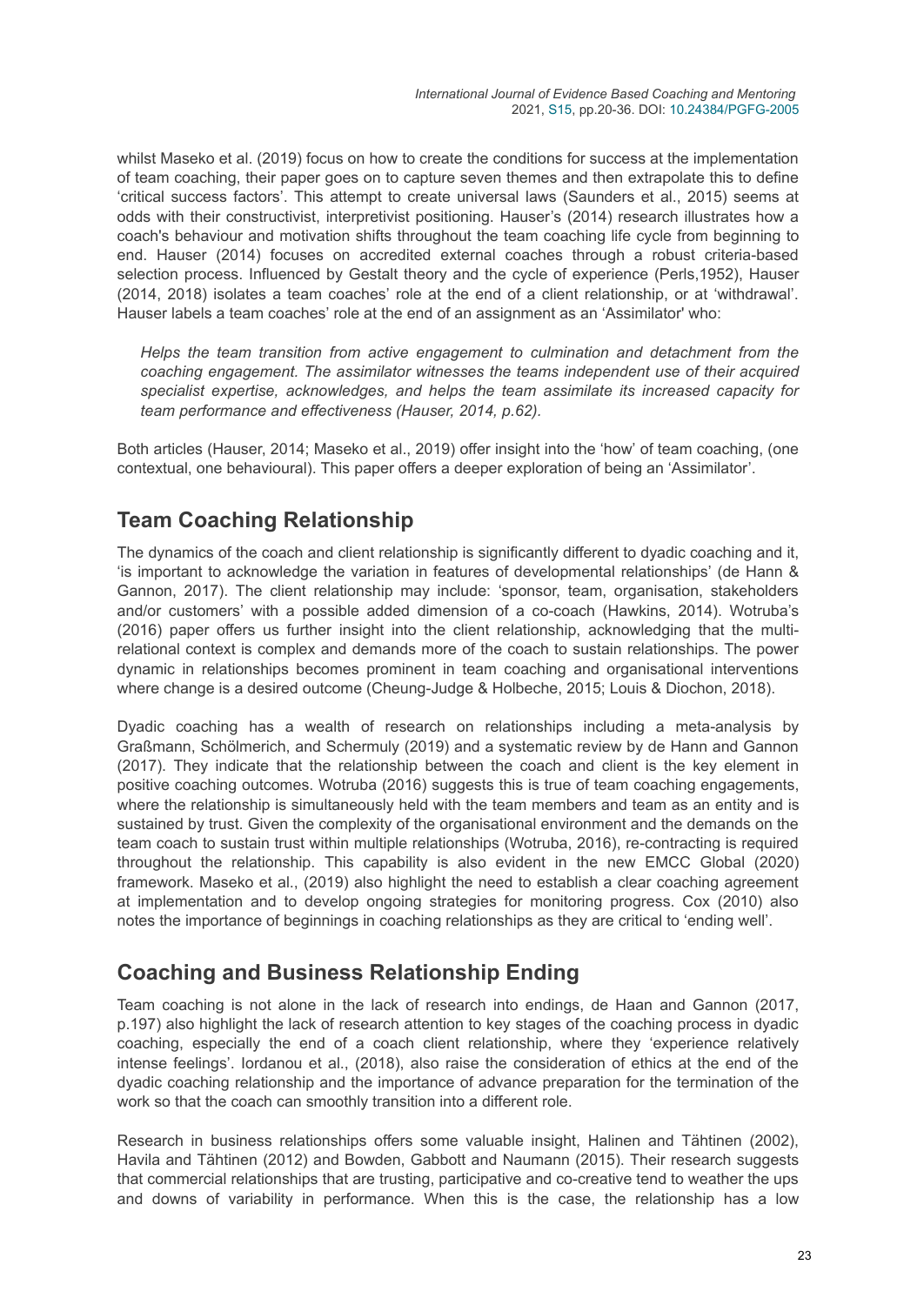propensity for disengagement, or to end early. However, if more transactional and utilitarian it will end at the first hurdle; research by Wortuba (2016) also supports this assertion. Therefore, the literature suggests that a team coach should pay close attention to factors that indicate a client has shared expectations, alignment of purpose, and a relational predisposition at the outset, to achieve the end in mind.

## Methodology

The choice of IPA (Interpretative Phenomenological Analysis) was informed by the nature of the research question, 'What do team coaches experience at the end of a client relationship?'. As Rajasingehe (2019) and Bachkirova et al., (2020b, p.75) assert, phenomenology is closely aligned to coaching as, 'coaches pay close attention to the subjective experiences of clients and the meaning they make'. IPA allowed a focus on 'what they think and what they feel' (Smith & Osborn, 2008) at a 'critical bridge' (de Haan & Gannon, 2017) in the team coaching relationship.

The research was conducted with external coaches who had undergone Systemic Team Coaching training and worked for client organisations in a commercial relationship. The coaches worked with leadership teams, 'where team coaches, leaders and organisations learn from each other' (Turner, 2019). Research participants were selected using a snowball methodology 'which amounts to referral by participants' (Smith, Flowers & Larkin 2012; Bryman, 2016). The coaches had at least five years' experience and worked externally to organisations, this aligned with both Hauser's (2014) and Wotruba's (2016) studies. See Table 1.0 for details of the study participants.

| <b>Table 1.0: Study Participants</b> |  |
|--------------------------------------|--|
|--------------------------------------|--|

| <b>Coach Participant</b> | Gender | <b>Practice</b><br>Country                                                                |                                                       |  |
|--------------------------|--------|-------------------------------------------------------------------------------------------|-------------------------------------------------------|--|
| Fred                     | M      | <b>SA</b>                                                                                 | Executive & STC, Faculty, MSc                         |  |
| Rebecca                  |        | UK                                                                                        | Consultant, Executive & STC, Faculty, supervisor, PhD |  |
| Anna                     |        | Previously a CEO, Executive & STC, MSc<br>H<br><b>SA</b><br>Executive & STC, Faculty, MSc |                                                       |  |
| Zoe                      |        |                                                                                           |                                                       |  |
| Frank                    | M      | US                                                                                        | Academic, Executive, STC, Faculty, MBA                |  |
| Bill                     | M      | Previously a CEO, Executive & STC, Faculty, Supervisor, MA.<br>UK                         |                                                       |  |

The semi-structured interview included questions relating to endings as raised by Thornton (2016; 2017):

*For a team, it is important for them to notice what they are losing with your departure, and what they are gaining. What has your work meant for them? What have you represented (at a psychological level)? Have you become in some sense a part of the team, so that it is a loss to which they now need to adjust? What are your own feelings at the end of this assignment- what are you losing? (Thornton, 2016, p.251).*

The interviews were conducted one-to-one for up to 90 mins in total, using the British Psychological Society (BPS) internet mediated research (IMR) protocols and Archibald, Ambagtsheer, Casey and Lawless (2019) digital research methodology as a guidance. Interviews allowed for an in depth look at the phenomena, 'to give the participants space to think, speak and be heard' (Smith et al., 2012). The audio files were digitally recorded over the internet using Zoom (a video-conferencing tool) for the creation of transcripts. The analysis of the transcripts was a multi-layered, phased but organic process, see Table 2.0.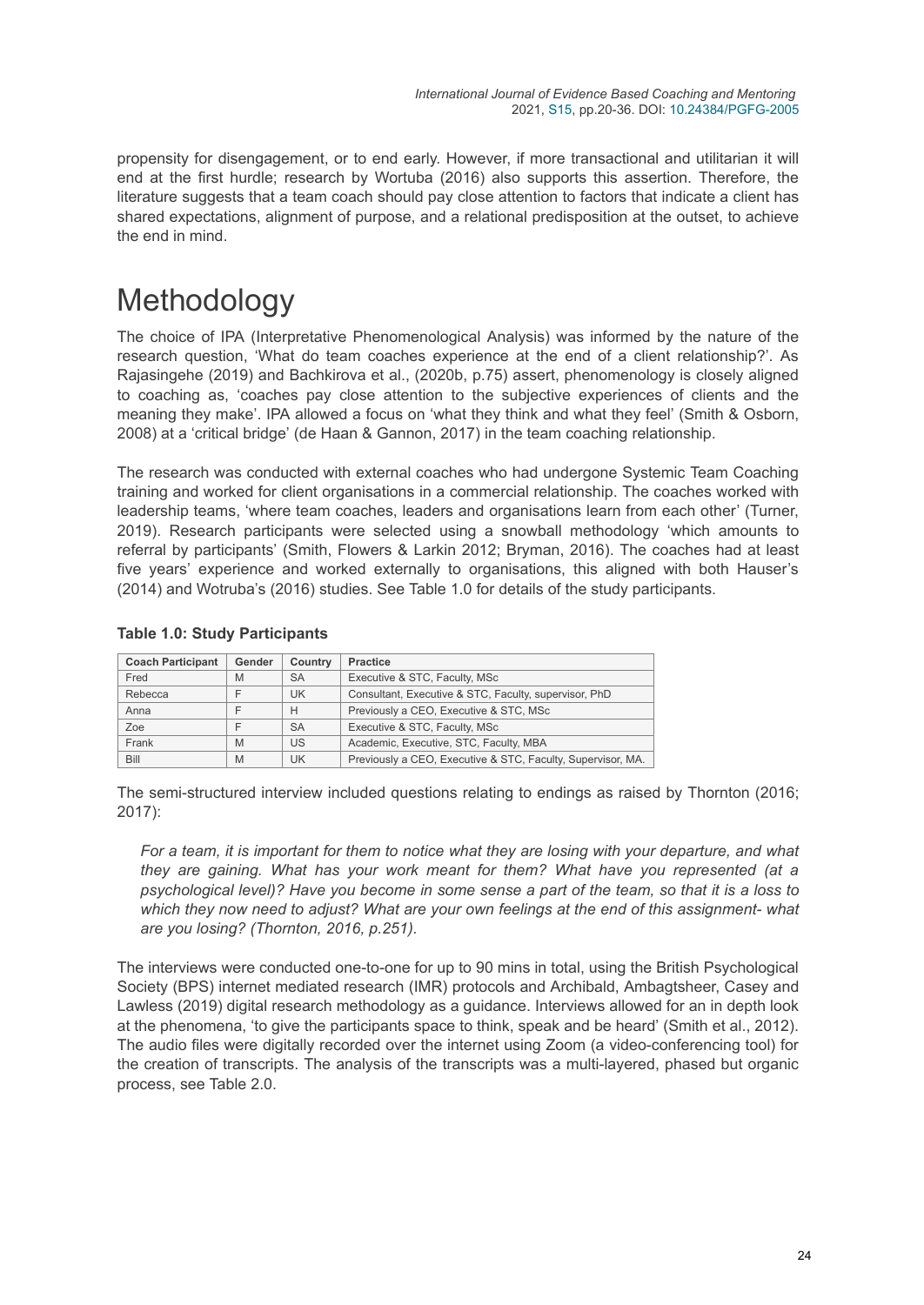| 'From the particular to the shared, from the descriptive to the interpretive' (Smith et al., 2012) Taking a constructivist<br>epistemology, interpretivist ontology |                                                                                                                           |                                                                                                                   |  |  |  |
|---------------------------------------------------------------------------------------------------------------------------------------------------------------------|---------------------------------------------------------------------------------------------------------------------------|-------------------------------------------------------------------------------------------------------------------|--|--|--|
|                                                                                                                                                                     | <b>PHASE 3: INTERPRETATION OF</b>                                                                                         | • Capture the 'essence of the lived experience' in a few words                                                    |  |  |  |
|                                                                                                                                                                     | <b>THE PHENOMENON</b>                                                                                                     | . Summarise 'what' and 'how' the participants experienced the phenomenon in a Long                                |  |  |  |
|                                                                                                                                                                     | (Gestalt)                                                                                                                 | Paragraph.                                                                                                        |  |  |  |
| $\uparrow$                                                                                                                                                          | <b>PHASE 2: THEMATIC &amp; MACRO</b>                                                                                      | • Mind Map of Participant Super-Ordinate Themes                                                                   |  |  |  |
| $\uparrow$                                                                                                                                                          | <b>ANALYSIS</b>                                                                                                           | • Table of Themes/Meanings, Subordinate and Super-Ordinate • Themes for all participants                          |  |  |  |
| $\uparrow$                                                                                                                                                          | (Patterns in Themes & Super-                                                                                              | • Review Recurrent Themes/Meanings                                                                                |  |  |  |
| $\uparrow$                                                                                                                                                          | <b>Ordinate Themes: All Data)</b>                                                                                         | • Identify Divergence, Convergence, Commonality, and Individuality of • Themes and                                |  |  |  |
| $\uparrow$                                                                                                                                                          |                                                                                                                           | Meaning.                                                                                                          |  |  |  |
| $\uparrow$                                                                                                                                                          | <b>PHASE 1: IDIOGRAHIC &amp; MICRO</b>                                                                                    | • Semantic Transcript of Audio Interview Recording (adding non-verbal utterances e.g.,                            |  |  |  |
| $\uparrow$                                                                                                                                                          | <b>ANALYSIS</b>                                                                                                           | laughter)                                                                                                         |  |  |  |
| $\uparrow$                                                                                                                                                          | <b>Singular Participant Data</b>                                                                                          | • 3 x Review of Original Transcript (First & Second Order Analysis)                                               |  |  |  |
| $\uparrow$                                                                                                                                                          | (Immersive & Inductive)                                                                                                   | • Descriptive Comments (descriptions, assumptions, sound bites, acronyms, idiosyncratic                           |  |  |  |
|                                                                                                                                                                     |                                                                                                                           | figures of speech, emotional responses – participant & researcher)                                                |  |  |  |
|                                                                                                                                                                     |                                                                                                                           | • Exploratory Comments (similarities, differences, echoes, amplifications, contradictions)                        |  |  |  |
|                                                                                                                                                                     |                                                                                                                           | • Conceptual Coding (researcher pre-understandings, emerging understandings &                                     |  |  |  |
|                                                                                                                                                                     |                                                                                                                           | biographical presence)                                                                                            |  |  |  |
|                                                                                                                                                                     |                                                                                                                           | • Deconstruction (isolation of extracts, reading backwards)                                                       |  |  |  |
|                                                                                                                                                                     |                                                                                                                           | • Free Association & Underlining                                                                                  |  |  |  |
|                                                                                                                                                                     |                                                                                                                           | • Capture Emergent Themes or Meaning Units                                                                        |  |  |  |
|                                                                                                                                                                     |                                                                                                                           | • Invite Participant Review of Emergent Themes & Meanings                                                         |  |  |  |
|                                                                                                                                                                     |                                                                                                                           | • Creation of Super-Ordinate Themes (abstraction, subsumption, polarisation,                                      |  |  |  |
|                                                                                                                                                                     |                                                                                                                           | contextualisation, numeration & function                                                                          |  |  |  |
|                                                                                                                                                                     |                                                                                                                           | • Repeat the above for each participant (researcher awareness that fore-structures have                           |  |  |  |
|                                                                                                                                                                     |                                                                                                                           | changed from prior interpretations, practice 'fresh eyes').                                                       |  |  |  |
|                                                                                                                                                                     |                                                                                                                           | FOUNDATION: Heideggerian Phenomenological Perspective: Hermeneutic Circle (Interpretive, Iterative & Interactive) |  |  |  |
| 'Phenomenology is an encounter. A way of being, becoming, living and moving through the world' (Vagle, 2018, p. XII)                                                |                                                                                                                           |                                                                                                                   |  |  |  |
| • The part (a word, a single extract, the interview)                                                                                                                |                                                                                                                           |                                                                                                                   |  |  |  |
|                                                                                                                                                                     | • The whole (the sentence, the complete text, the study)                                                                  |                                                                                                                   |  |  |  |
|                                                                                                                                                                     | . The meaning (the participant, the researcher, the study, and the broader context – societal, cultural, and theoretical) |                                                                                                                   |  |  |  |
|                                                                                                                                                                     | • The researcher makes sense of the participant making sense of their experience: a double hermeneutic                    |                                                                                                                   |  |  |  |

#### **Table 2.0: Interpretative Phenomenological Analysis Process**

• The researcher makes sense of the participant, making sense of their experience; a double hermeneutic.

**RESEARCH QUESTION: WHAT DO TEAM COACHES EXPERIENCE AT THE END OF A CLIENT RELATIONSHIP?**

Table 2.0 indicates the phases of the data analysis process. The individual participants interpretations of the phenomena were treated with utmost integrity by completing a first order analysis, including a textual and structural description of their lifeworld at the outset. This analysis was further developed in an 'interpretive, iterative, and interactive' (Alase, 2017) second-order review, facilitating an immersive experience to engage with the participant data and capture the overarching meanings, themes, and 'gestalt' (Smith et al., 2012). The idiographic analysis was conducted using a manual process to capture the participants descriptions and subsequent cumulative coding to identify the emerging themes and meaning units. The emergent themes were sent to each participant for comment, no additional material was volunteered. Finally, by integrative coding on Excel, the themes that described the 'essence' of the study were captured. Analysis was conducted by writing, mind-mapping and reflective voice notes to ensure a well-documented and transparent 'second order' interpretive process. Meaning making was conducted with 'empathy, questioning and understanding' (Smith et al., 2012). Applying what Larkin, Watts, and Clifton (2006) describe as, 'a phenomenological perspective' rather than a 'methodology'.

## Findings

The interpretation of interview transcripts using the process described in Table 2.0 identified three overarching themes when considering, 'what do team coaches experience at the end of a client relationship?'. These themes related specifically to the nature of the coach, client relationship ending: (i) the coach relationship to the client system (ii) the coach relationship towards the team learning process and (iii) the coach relationship with the team and leader. All three dimensions of their experience had a significant influence on the ending process.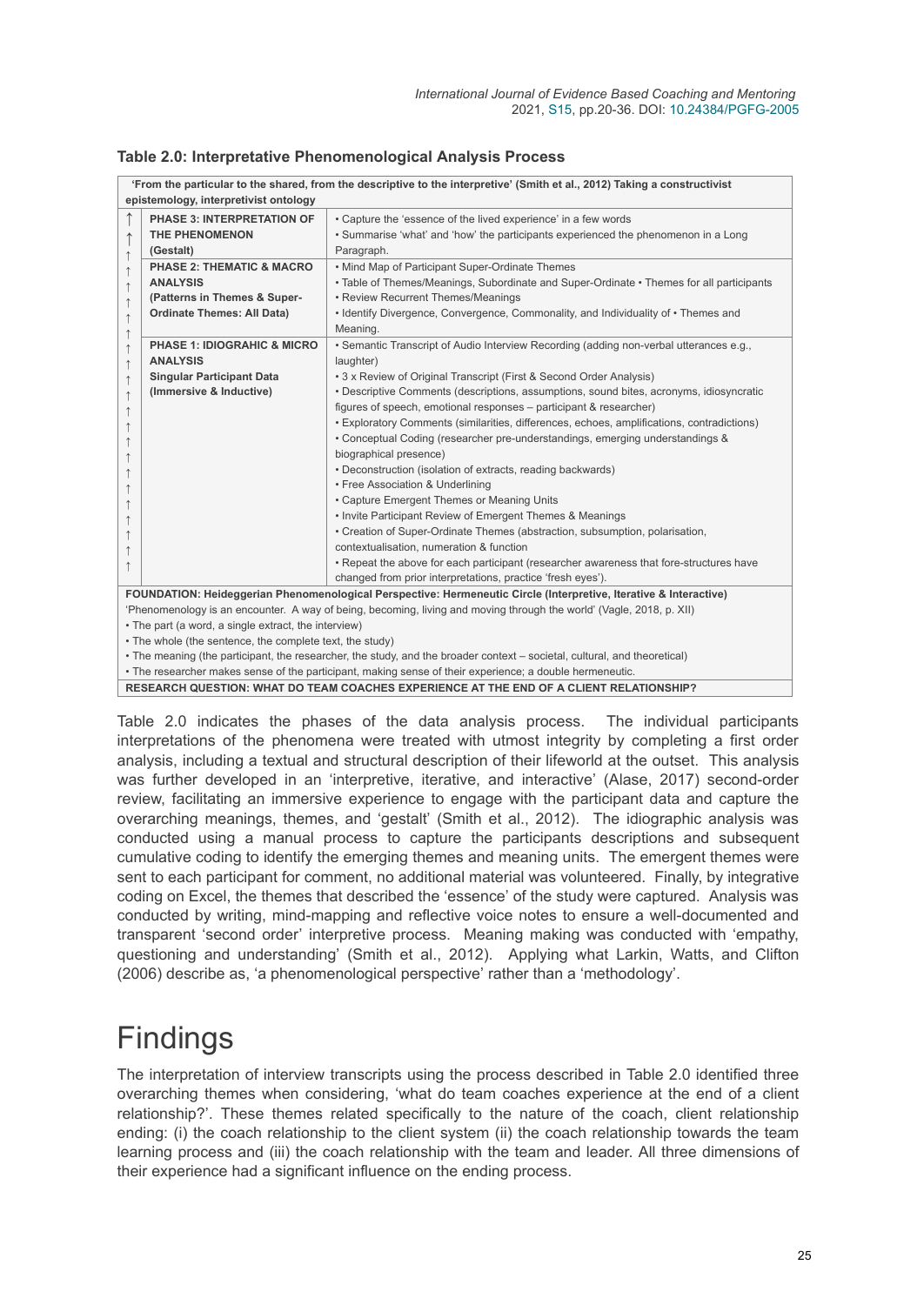The thematic narrative is summarised in Table 3.0, including the overarching themes (superordinate theme), the key elements of those themes (sub-theme) and which participants contributed to each theme. The findings using the voice of the participants, and the subsequent exploratory discussion of these findings are presented in more detail below.

| <b>Super-ordinate Theme</b>                   | Sub-Theme                                 | <b>Participant Interview</b>        |
|-----------------------------------------------|-------------------------------------------|-------------------------------------|
| 1. The Team Coach in the Field - The Systemic | 1.1 Purpose                               | Fred, Rebecca, Anna, Zoe,           |
| Relationship                                  |                                           | Frank, Bill                         |
|                                               | 1.2 Who is the Client?                    | <b>Organisation: Rebecca, Anna,</b> |
|                                               |                                           | Bill, Zoe                           |
|                                               |                                           | Society: Fred, Frank, Rebecca       |
|                                               | 1.3 Navigating Systemic Forces & Cultural | Fred, Rebecca, Anna, Zoe,           |
|                                               | <b>Dimensions</b>                         | Frank, Bill                         |
|                                               | 1.4 Power                                 | Zoe, Fred, Anna, Frank              |
|                                               | 1.5 Gender                                | Anna, Rebecca                       |
| 2. The Team Coach as Guide: The Learning      | 2.1 Learning Process                      | Fred, Rebecca, Anna, Zoe,           |
| Relationship                                  |                                           | Frank, Bill                         |
|                                               | 2.2 Begin with the End in Mind            | Rebecca, Anna, Frank                |
|                                               | 2.3 Sign and Signals                      | Fred, Rebecca Anna, Zoe,            |
|                                               |                                           | Frank, Bill                         |
| 3. The Team Coach Withdrawal: The Human       | 3.1 Paying Witness                        | Fred, Rebecca, Anna, Zoe,           |
| Relationship                                  |                                           | Frank, Bill                         |
|                                               | 3.2 Rite of Passage                       | Fred, Bill                          |
|                                               | 3.3 Ceremonies and Rituals                | Anna, Zoe, Bill.                    |

**Table 3.0: Super-ordinate and Sub-Themes**

### **Team Coach in the Field: The Systemic Relationship**

This theme considers the broader context in which the team coach is working, which is outside of the team composition and their internal dynamics. Taking a systemic perspective, it includes their external environment, the wider organisation, key stakeholders, and the political, economic, social, and technical context. The research found that the systemic forces at play in the coaching field were both structural and cultural (psychological) including power, politics, gender, motivation, purpose, resource constraints and market maturity.

The coaching field had a powerful influence on the coaches' experience, this combined with their purpose to engender systemic awareness informed when to end the relationship; for example, if they sensed that the client prioritised internal dynamics and team composition rather than cultural transformation and stakeholder value creation. For all, coaching systemically was more than a discipline, many used the word 'belief' or quasi-religious metaphors to describe their philosophical stance.

*Bill: The scales fall from my eyes, YES!" .... "This was a wonderful road to Damascus moment…. that set me on a path.*

By working with leadership teams, the coach influenced the system, and in turn, facilitated 'relational bridges' that connected the team in a symbiotic relationship with their key stakeholders. This was essentially an organisational development approach. The coaches were motivated by the 'intellectual challenge'. There was a parallel between the nature of their approach to the work and the field in which they worked; both required a holistic or 'gestalt' perspective. They all sought out and thrived in 'complexity'. Their work was typically described as an organic, living, and elemental process.

*Bill: I'm focusing on inside the skin, but then, that's permeable […] and so […] the team is sitting within a context and you know, is, connected to it.*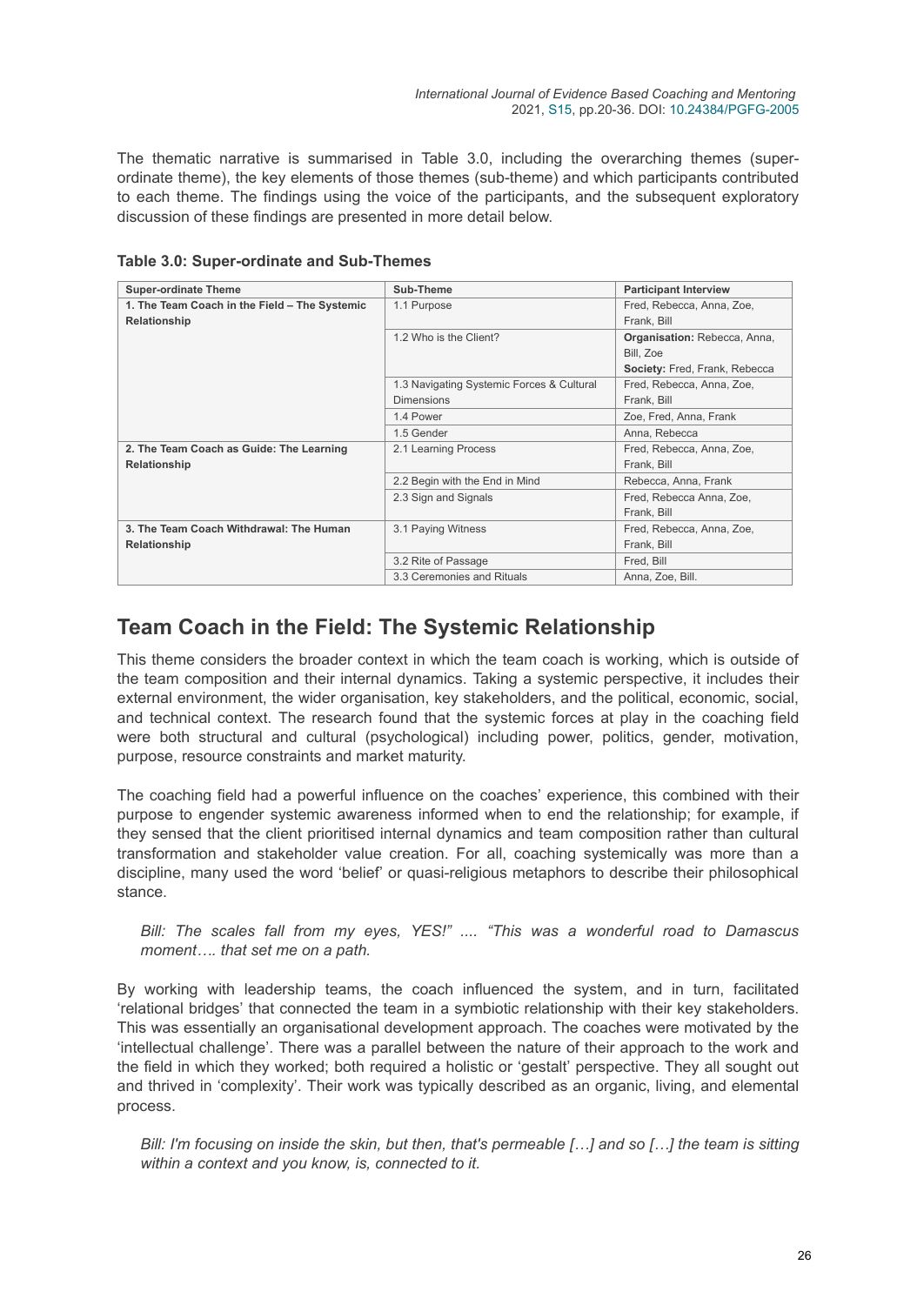For some, this connectivity reached beyond the organisation to the macro environment, and on occasion, beyond for societal impact.

#### *Frank: It crosses so many places; philosophically, economically, socially, technologically.*

They looked towards the long-term sustainability and progression of the organisation.

#### *Zoe: It's the whole system that's really important. It is the future of this organisation.*

However, as the purpose of the coaching was to instigate change beyond the internal dynamics of the team, the coaches were intentionally positioning themselves amongst the systemic forces of organisational structure and culture, to create consciousness. All highlighted that systemic forces could not be distanced or ignored, there was a sense of their presence both within the coach and the coaching space.

#### *Rebecca: I'm in the system and the system's in me, you can't separate those things.*

The systemic forces had a direct impact on the nature of the ending of the client relationship; be it at the instigation of the organisational sponsor, team leader or the coaches themselves. Consequently, those forces that impacted the team were experienced through the coaches' ability to sense and tune into their environment, ostensibly acting as an interpreter to the prevailing organisational climate. Facing into their newly acquired knowledge required courage from the coach, and in turn from the team.

#### *Fred: We've exposed something within the organisation which the organisation wasn't ready to let go of, and we got a lot of resistance.*

The coaches had to make a choice as to whether they would continue with their work and engage with any resistance they evoked. If they decided to leave, there was due consideration about the nature of their departure. Coaches asked themselves, should they leave when the team thinks they have done enough, or when the coach perceives they can no longer add any value? What would be the knock-on effect to the organisation of their exit? Typically, these choices were made using their own judgement, in discussion with a co-coach or in supervision.

*Rebecca: I think there's a difference between me and my co-coach and for me it's not about a happy ending, it's about value.*

The coaches often considered their own limitations, the realities of the organisation's culture and if it would support the coach's purpose, to create systemic awareness and change. They were comfortable to walk away, and this was not a purely commercial decision.

#### *Zoe: What's needed is a complete restructuring of the organisation. And […] that's not what we do […] it was a big decision to make".*

Sometimes, a relationship failed to move beyond the transactional due to constrained resources, or a lack of commitment by the leader or team members. This may be down to the immaturity of the business environment, the cultural landscape, or the coach themselves. The coaches were finely attuned towards, and in relation with, the cultural and contextual setting. The coaches described their experiences using impactful words such as: 'bullying', 'corruption', 'disempowerment' and 'fragmentation'.

The coaches encountered ethical dilemmas, philosophical differences, and hard business realities. Their work asked them to be courageous, take personal risk and to work with internal discomfort or external opposition. When endings were instigated by the client, the coaches typically made sense of the decision by looking beyond the individual or team to the broader field of the organisation,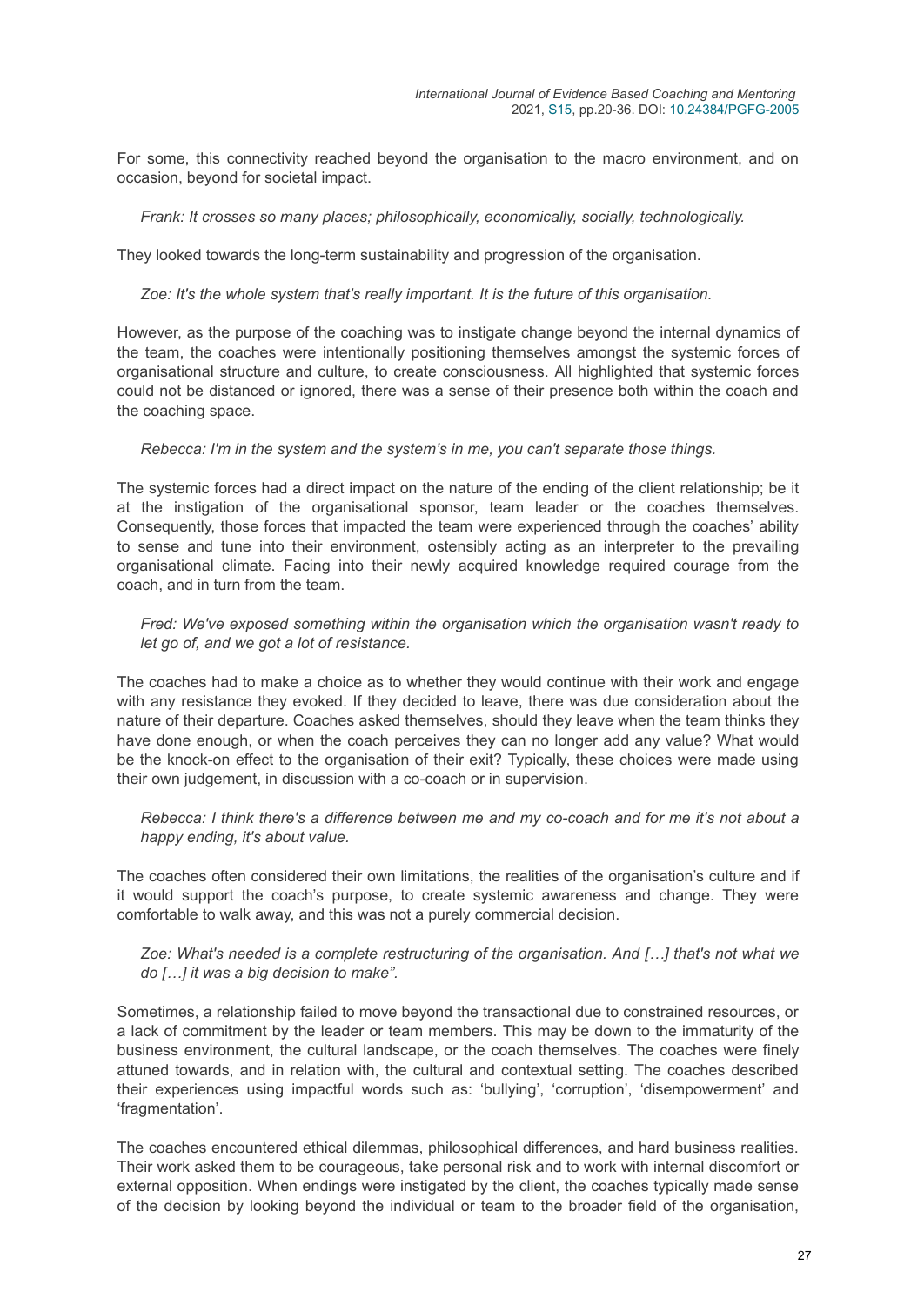business, societal or national context. The coaches omitted to portion blame on individuals and retained a 'systemic perspective'.

A common thread in the coach data was that they entered the coaching field with a clear sense of self as team coach (Jacox, 2020) and with an intention to create 'systemic awareness' and 'change' or 'transformation' at a leadership team and therefore organisational level (Hawkins, 2019). The coaches were engaged with their 'professional selves' (Bachkirova, 2020a). However, the experience of the coaches in this study was that if their intention as a team coach was misaligned with the client, the team or organisation's leader; or undertaken without considering organisational readiness for example with respect to culture, resources, and structure then the coaching work was likely to be brought to an abrupt end. This study highlights the need for the coach to be explicit about their intention, purpose, and approach (Lawrence & Whyte, 2010) as systemic team coaching is significantly different to team performance coaching or inter-personal team building (O'Connor & Cavanagh, 2016) and this may not always be fully understood by the commissioning client. To retain alignment with the client, contracting and re-contracting was an essential aspect of the process.

Even if the coach's purpose was aligned with the client, for the coach to create trust and a deeper connection with the team (Wotruba, 2016) they needed to continuously demonstrate the ability to interpret the field in which they were working and make meaning for their client. Here a 'hermeneutic circle' was created, (Heidegger, as cited in Smith et al., 2012, p.35) with the coach making sense of their experience in the coaching field, interpreting this experience to inform the team coaching process, and in turn the team making sense of the learning process to make changes in their system, which is the coaching field. Therefore, the coach needs to be practiced at a socio-cultural level, acting as an 'integrator' to instigate systemic change (Louis & Dichon, 2018; Schein & Schein, 2018).

The research offered three key insights into how a coach's relationship to the coaching field and systemic forces brings about an ending:

- a misalignment between the values, ethics and world view of the coach and client, whereby the coach declines the work post initial inquiry, or ends the relationship because of a perceived threat to their professional identity (Jacox, 2020)
- the coach and the teams' purpose are misaligned with the wider organisations culture and structure; therefore, the coach is unable to act as an 'integrator', possibly through the immaturity of their practice or because they become trapped within the role of 'isolator' or are 'limited' in their scope to add value or instigate change (Louis & Dichon, 2018)
- a significant structural change which interrupts the dynamics of the coaching field, such as a reorganisation, a rapidly changing business context or a reduction in available resources impact the organisation's readiness for change (Cheung-Judge & Holbeche, 2015).

### **The Team Coach as Guide: The Learning Relationship**

The team coach acted as a guide for the team throughout their learning relationship. The coaches experienced continuous uncertainty, and they embraced this and worked with it. The learning process for the team could be derailed at any time due to internal changes in the team, e.g., loss of the team leader, or changes in organisational priorities. They purposefully guided the client towards a systemic perspective and way of working, and this 'shift' or 'transformation' was their purpose. There was no sense of sole ownership of the learning process by the coach. By contracting and recontracting, the coach and client developed a 'learning partnership' that deepened over time, usually several months. Throughout their work the coaches looked for signs and signals that new learning was embedded. The coach adjusted their approach as the client relationship evolved. For example, from the incisive and diagnostic approach of a 'surgeon', 'doctor' or 'auditor' to that of a 'guide' or 'navigator'. The coach approach shifted from 'depth', 'incision' and 'laser focus' to 'light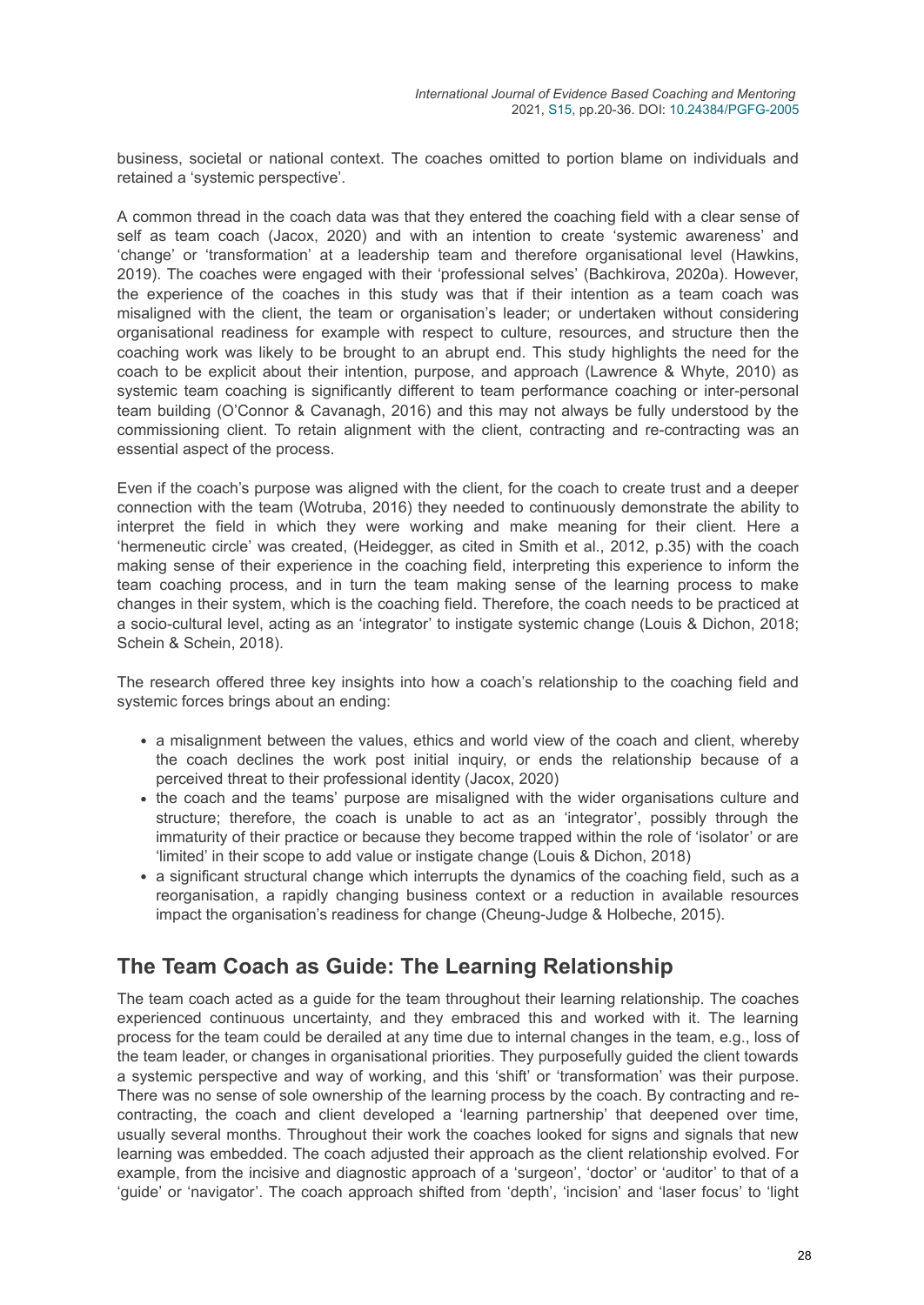touch', 'leaving space' and 'nudging'. A coach may initially have been hired because of their expertise or status but they sought to move quickly from expert to partner. There was no sense that the coaches set the direction or the objectives, the destination was owned by the team.

*Rebecca: Sometimes it's important to bring expertise, and sometimes it's important to challenge and say, 'What are we doing here?'*

The coaches differed in the amount of clarity that they needed to employ to signpost the end of the team coaching process. Contracting allowed them to begin with the end in mind. Rebecca, Anna, and Frank tended towards a more structured approach. Both Anna and Frank preferred to agree team goals and objectives upfront to engender a sense of achievement or effectiveness both for themselves and the team. Rebecca chose to set boundaries around timescales to plan for a scheduled ending.

*Anna: At the beginning of the process, I tried to set up some measurable KPI's.*

Fred and Bill took a more organic and flexible approach, which led to a more emergent process. Fred sought 'playfulness' and 'experimentation'.

*Fred: What it's going to evolve into I've got no idea, there's a bit more facilitation up front, after that it's just let's pitch up…and we work with what is.*

Bill and Zoe emphasized the dynamic nature of the work environment and the challenge this presented, a coach may encounter significant change which makes the initial contract irrelevant or could bring the work to an unexpected close.

*Bill: Less [than] a third ever finished on plan within time. The bulk of them […] there has been restructuring of the organisation, […] change of the leader, two or three or four people in the team have changed.*

A unifying theme was what the coaches saw as their purpose; it was not purely to deliver objectives or outcomes, but more importantly it was to instil a different way of working, thinking and being; systemic awareness. There was no mention of a 'high performing team'. There was a common focus on the 'learning experience'. Sometimes, this caused a tension at the end of the relationship between the need for the coaches to validate their own capability and their desired outcome of autonomy for the team:

*Frank: We're going to pick up the metrics from these retrospective interviews about what we're really measuring, and what's changed.*

They continuously sought evidence of a teams' development through experience and by observing how they worked together across the system, with their stakeholders and with each other. This was an iterative process:

*Rebecca: I've equipped them with […] the eyes and ears to be able to review their own process to, to hold each other accountable.*

They also looked for signs of positive changes within the team's transitional work practices that would demonstrate the team were learning:

*Bill: Whenever you see a new member join […] and the team is inducting them […], if you get to witness that, that's a very satisfying conclusion.*

To construct the most appropriate ending, the coaches shared how they needed to gradually step out of the coaching space; a sophisticated practice. The timing of a transition was unique to each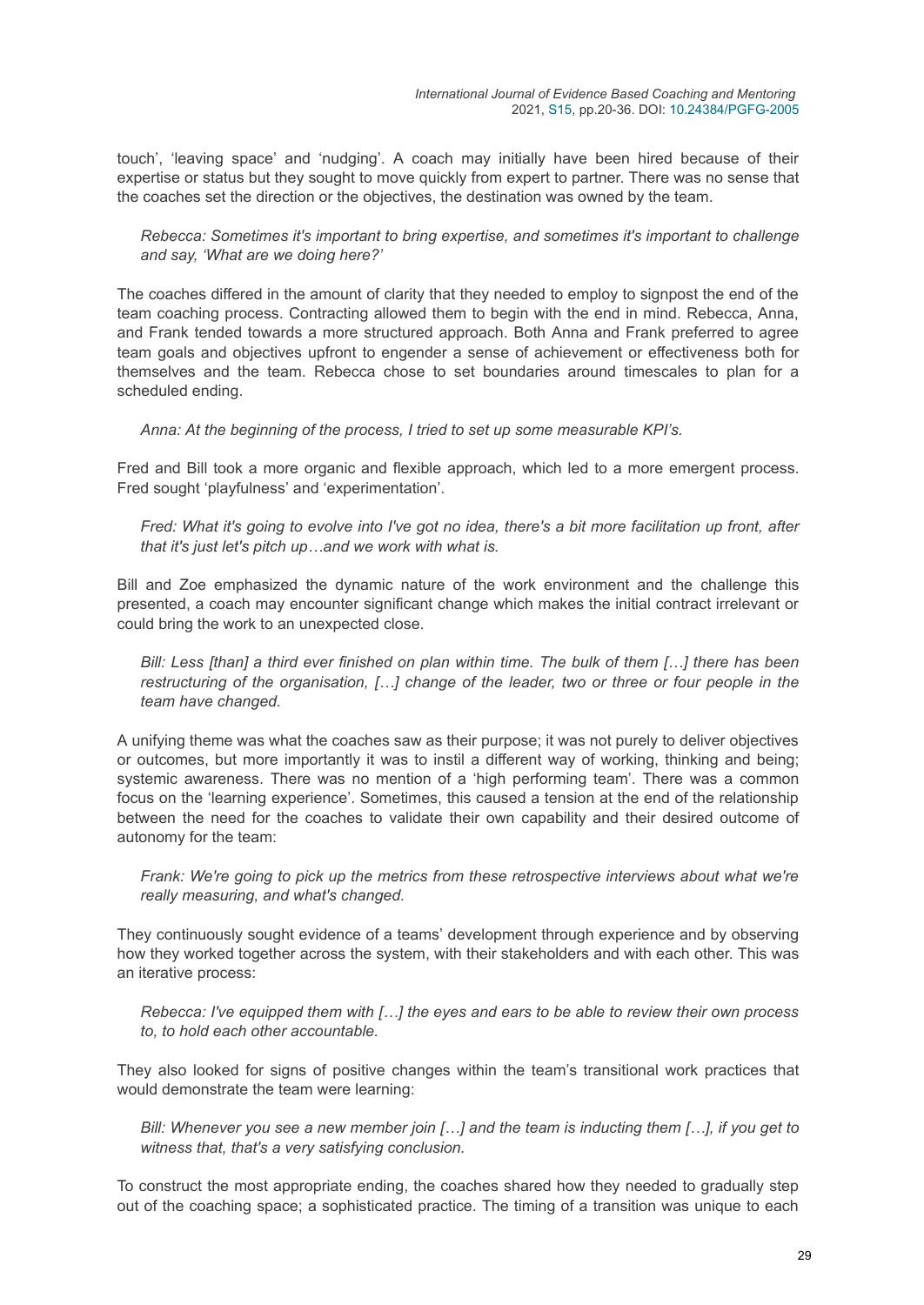team and their context. Each assignment offered the coach a valuable new learning experience and deep professional satisfaction. It married their entire range of capabilities, as Zoe commented, "I love the energy of the new learning".

For the team coach their role as navigator could be categorised into three areas: (i) the ability to comprehend the complexities of the coaching field itself (ii) the practitioner tools and techniques required to work with the field and context, and in turn co-create a learning environment for the team and (iii) business acumen, to understand the broader implications of systemic change for the team, leader, and organisation. Beyond business fundamentals (Widdowson, Rochester, Barbour, and Hullinger, 2020), systemic team coaches working with executive leadership teams require astute commercial awareness and a knowledge of business terminology, governance, and the fiduciary responsibilities unique to these leaders. The coaches described the system influences at 'play' including internal and external stakeholders, the organisations' structure, and culture as well as the external business context; what James, Mavin and Corlett (2020) describe as having an 'ecosystem mode of awareness'. It was evident that the coaches' work required more than an understanding of individual psychology, dyadic coaching, and team dynamics (Hartog, 2019). Although the EMCC Global standards (2020) include multi-stakeholder contracting for coaching assignments, they may not put a strong enough emphasis on organisational culture and business or societal context for the purposes of systemic team coaching.

In terms of practice, Stevenson's (2018) integrated OD consulting model and Chidiac's (2018) Relational Organisational Gestalt approach captures many of the core concepts and capabilities described or experienced by the coaches, for example the interplay and relatedness of individual, self and other, team and organisation; when you work with one you work with all. And, integrating the practices of holism, Gestalt, systems thinking and field theory. The coaches 'dance' with the team and make sense of competing systemic priorities for the team (Margolis, 2019) and 'play' or 'experiment' amongst interrelated social systems (Cross, Ernst, & Pasmore, 2013). They interpret multiple data sources from 'artifacts, espoused beliefs and values and underlying basic assumptions' (Schein & Schein 2018, p.17-25). This requires a high level of intellectual acuity and, coincidently, all the participants had a higher degree qualification; although this was not a criterion for participation in this research, it was a criterion for Hauser's (2014). What was also evident was that the participants drew on their somatic and emotional intelligence, or 'whole intelligence' Parlett (2015) to interpret their clients 'life space' (Lewin, 1951).

The mutability of the coaching context requires the coach to have the ability to move the client relationship beyond the transactional and utilitarian to a co-creative learning partnership towards its end (Halinen & Tähtinen, 2002; Havila & Tähtinen, 2012; Bowden et al., 2015). If the relationship fails to progress beyond the functional then it will be vulnerable and have a 'limited tolerance for failure' (Bowden et al., 2015). The research supports the conclusions of Maseko et al., (2019), that at pre-implementation there is a need to align core activities and expectations of outcomes, ensure that key enablers are in place and that constraints such as the necessary resources are addressed to ensure a good ending (Cox, 2010). Therefore, to co-create a generative learning process coaches would benefit from undertaking some initial inquiry as part of contracting, or 'prerelationship' stage (Cox, 2010). This inquiry enables the coach to contract for a learning process that is congruent to their clients' culture (Hawkins, 2019) and the exploration of its' 'social, power, uncertainty and ambiguity, goal, and time orientations' (Hofstede, 2017). Attention to business culture may assist the coach when considering how to approach contracting to avoid early 'disengagement' (Bowden et al., 2015). The coaches described that their role was to gradually shift the team along the prescriptive-catalytic gradient (Heron, 2001), so that the team becomes selfdirecting by the end. This perspective was supported by Hauser's (2014) shapeshifting model, which highlights how the behaviours of the coach change as they move through the learning process from 'advisor' to 'assimilator'. The findings emphasised that 'embodied learning' for both the coach and the client, is best described as 'holistic, synthesised, acting, feeling, thinking and being-in-the world' Stolz (2014, p. 474). This type of embodied change is challenging to measure at the end, especially if the teams' composition is different.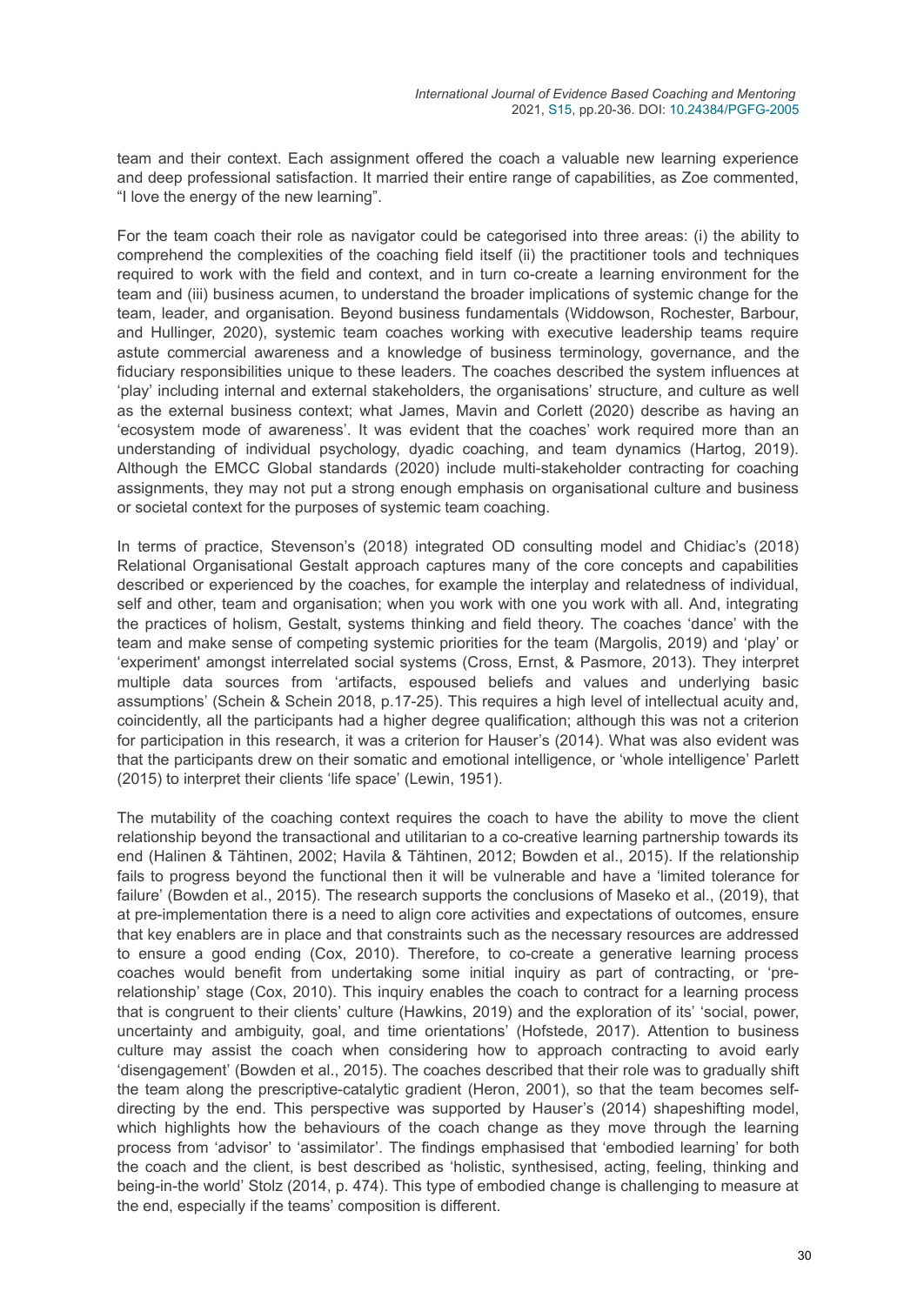### **The Team Coach Withdrawal: The Human Relationship**

Reflecting on the coach's experiences of working at a human level offered them positive affirmation, this was not only in terms of their capabilities, but at a deeply personal level to all bar one participant, who retained a more intellectual and rationalist view. Bringing the coaches into contact with these emotions allowed them to pay witness to what they themselves contributed and their distinctiveness. The coaches experienced, 'delight, freedom, gratitude, pride, regret, loss, separation and wistfulness'.

Participants described the ending of the relationship between the team coach and the team as a withdrawal rather than a hard stop. Their experience was that they were moving from walking alongside as a guide, to taking a watching brief as a custodian and finally choosing to step aside and walk away. However, what was consistently core to this theme was the essence of the human connection. The relationship was at the heart of their work.

*Zoe: I think that there is often a very strong bond that has formed between the coaches and the team" … I'll often feel the pain [of the separation].*

Notably, the end of the coaching work was not necessarily the end of the relationship. But the nature of the connection changed between the coach and client and the coaches felt that this warranted attention in its own right. This was a particularly emotive part of the research for the coaches, some described the interview process as 'therapeutic'. So, although the work with a team may end, often the relationship with the team leader, the sponsor, or the wider organisation was sustained through work with other teams or dyadic coaching. Sometimes, there was a gradual transition whereby the coach and team leader had a check-in every few months. Both Fred and Anna intentionally retained a relationship with the team leader, this was both a commercial and relational decision.

*Fred: Does it ever end, or does it just morph, it morphs into […] a different kind of relationship.*

They concurred that the relationship with the team as an entity always came to an end. A team's transition to independence was frequently described as a rite of passage.

*Fred: The 18-year-old can now go out into the world as an adult and do their own thing, and you have to take on a different role of observer.*

Their reflections indicated the value in paying witness to what they and the client had lost and gained at the end of a team coaching relationship. Requiring the coaches to mirror their own practice:

*Bill: Get them to stop, in a sense, and say, so to almost force them to stop and reflect on, on what has been useful and effective.*

The coaches used a variety of emotions to describe what they themselves felt at the end of a systemic team coaching relationship. However, they often 'struggled' to articulate what the client team was losing by their exit at the end. There were several prolonged silences and requests to repeat the question, evidencing that this was not something they had considered before or found difficult to respond to. However, the coaches did show humility; they believed that their role was to 'empower' the team towards their desired future:

#### *Zoe: So what are they gaining…autonomy. Independence.*

The reflective process heightened their awareness of their professional presence and what they had given of themselves and their influence on the relationship, their coaching identity. The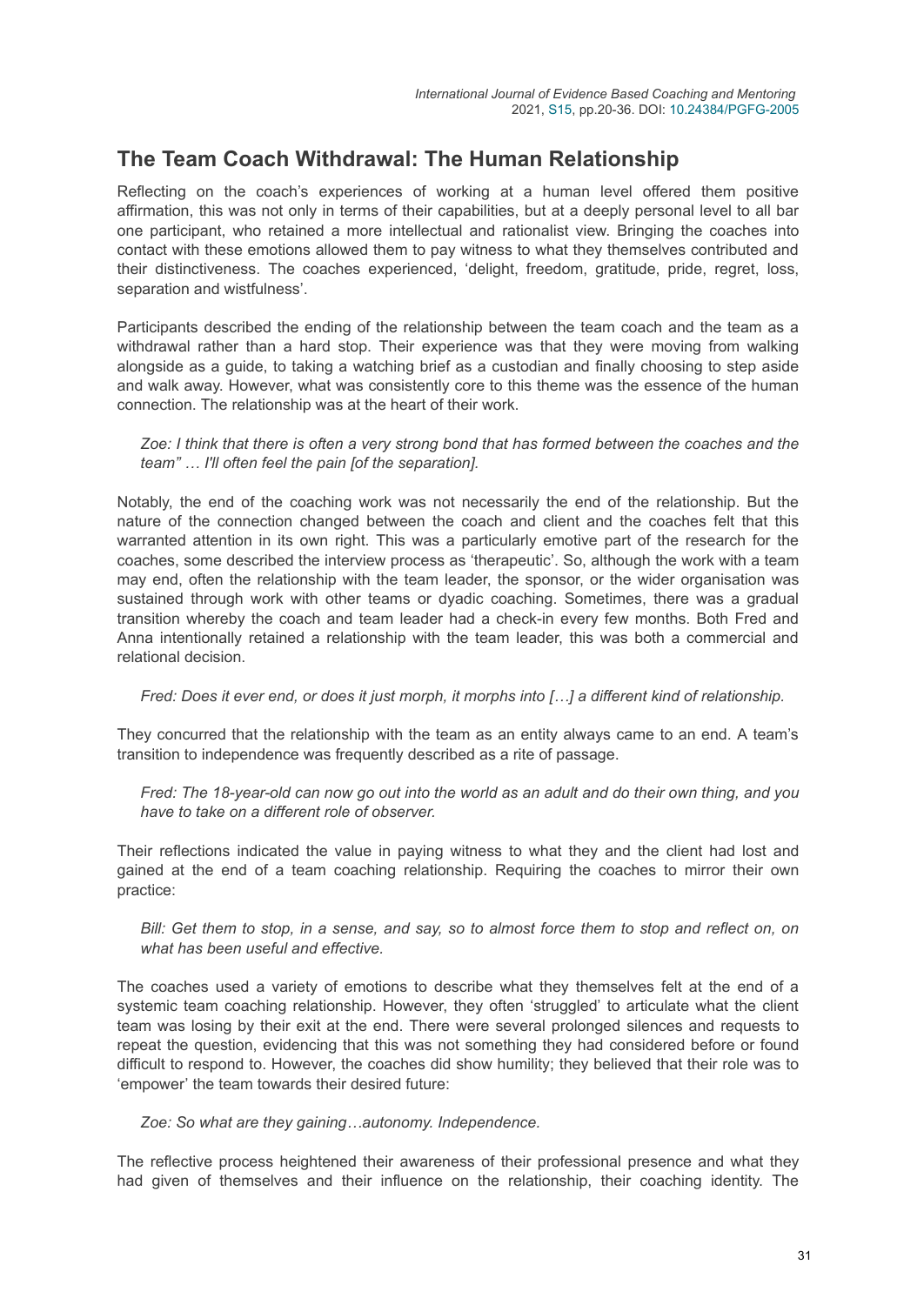coaches acknowledged that at the end the clients lost the external perspective of the coach, along with their ability to hold the team as an entity and to fast-track their learning:

*Bill: That independent voice that is not caught up, or is less caught up, in the system… My facilitation skills that […] help them move through […] a difficult exchange faster and more effectively.*

Most found the endings affirmative in the development of their professional self:

*Frank: I think it elevates my game.*

*Bill: A greater confirmation of who I am as a team coach.*

*Rebecca: A sense of joy actually, […] there's been something achieved that there is a recognition of a change and a shift.*

The practice of recognising and responding to the change in the relationship with the team members was particularly important to the coaches and required proactive management of the transition to the end. This was a figurative juncture in the relationship for all the coaches and was central to the ending process.

*Zoe: A little ritual […] just a simple way of […] changing the relationship. Our voice goes with you, now make it your collective voice*

*Anna: I always do some ceremony […] because I was in Africa a lot of time and I implement the African tribe habits.*

A key role of the coach was to have the awareness to know when to move aside and allow the team to move into the final stage of the learning process:

- the coach requires an ability to shapeshift (Hauser, 2014) through the learning process to bring it to a successful conclusion; this adaptability is multi-faceted, it includes aligning the learning process with the cultural context e.g., situated cognition, and coach orientation (Merriam & Bierema, 2013; Maseko et al., 2019)
- to sustain the learning relationship over time; a coach requires a deep awareness of their own preferences, working styles and blind spots, because sustaining the learning partnership may at times require pragmatism (Jacox, 2020)
- the coach draws upon their repertoire of sense making and reflexivity about the adult learning process to guide the team and themselves towards the intentional conclusion of the coaching assignment, client self-efficacy (Merriam & Bierema, 2013; Knowles et al., 2015; Iordanou et al., 2018).

The findings of Bowden et al., (2015) suggested that the signature of a co-creative business relationship is 'connectedness, empathy and caring' and de Haan and Gannon, (2017, p. 197) describe the dyadic coaching relationship as that of 'genuine interest, mutual attentiveness and positivity'. The current academic literature regarding team coaching often omits to discuss the nature of the human connection between the coach and the client, Wotruba (2016) and Thornton (2016, 2017) are notable exceptions. To date, team coaching research has lost touch with the relational aspect of its work, focusing on the efficacy and performance of individual teams, perhaps because of the necessity to prove its' worth as an emerging discipline (Jones, et al., 2019; Peter's & Carr, 2019). This research shows that when successful, at its heart the coach client affiliation is a long-term trusting relationship that co-creates 'embodied learning' (Stolz, 2014), 'transformative change' (Hawkins 2019, 2020), and perhaps even some 'magic' (Jacox, 2019). Therefore, systemic team coaching's focus is less about performance or internal competition, and more about developing human connections for client teams to their wider system.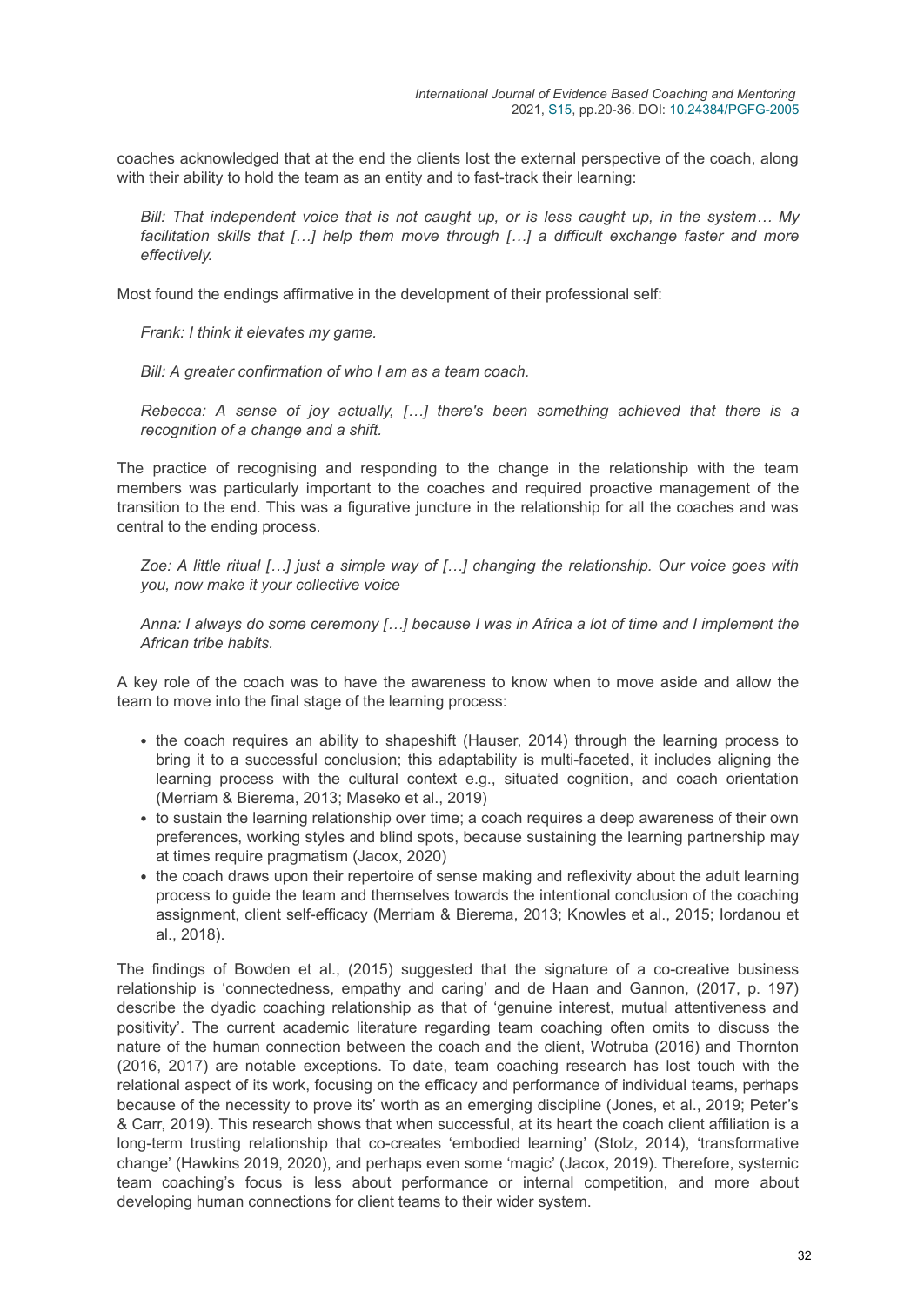# **Conclusion**

This study has 'shone a light' on the practice of systemic team coaches at a significant juncture, at the intersection between learning, outcomes, and the ending of their relationship with the team. The research question has resulted in revealing the intentions of the systemic team coaches, the skills and capabilities involved to bring the work to a successful conclusion (on their terms) and how the experience of ending informs their identity and future practice.

### **Theoretical Foundations for Development**

There is a congruence between organisational development (OD) and systemic team coaching, particularly when working with executive leadership teams. When aligned, both have a mutual interest in working towards cultural change, transformation, and value creation. Therefore, systemic team coaches require knowledge of OD practices, and to demonstrate a sophisticated multidisciplinary approach beyond dyadic coaching and team building. Also, the business savvy and intellectual acuity to appreciate the complexity of their clients political, economic, social, and technological context. Finally, the embodied awareness to interpret the cultural and psychological life space of the team to successfully navigate the systemic forces.

## **Contracting and Practice**

The role of the coach evolves throughout the learning process and therefore contracting remains a continuous cycle of engagement and adaptation, it is a fluid and temporal activity. The alignment of the direction of the team, organisation and coach is a key factor in sustaining the learning partnership to the end. Coach mastery is the ability to successfully navigate the tension between the triad of the learning process to create systemic awareness and change, the teams' purpose and the nature of the coaching field whilst sustaining the client relationship. All are subject to challenges: the learning process due to cultural dimensions of power, team purpose due to structural changes and shifting business priorities and the coaching field due to external influences, COVID-19 being an excellent example. It is an organic and capricious setting in which to work.

## **Reflexivity**

The coach navigates the learning process with a predetermined intention to change the nature of their role and coaching relationship with the team. The figurative nature of the emotional relationship, which is in converse correlation to the coaching intervention, becomes closer over time. This human connection is at the heart of building and sustaining trust for learning to happen. There is an emotional cost for the coach as they bring the work to an end, but this is reconciled with a sense of achievement and satisfaction. If the work ends early the pay-off for the coach is anchored in their reflective learning experience. The nature of the ending informs the coach's sense of self and the perceived efficacy of their practice. Reflexivity on what really matters at the end of a team coaching relationship offers coaches an opportunity to deepen their self-knowledge and further reveal their coaching identity.

## Limitations of the Paper and Future Research

This is an interpretive study, focused on depth not breadth, and has small representations of different cultures. Therefore, the research cannot offer a model or framework of practice or make assumptions about international differences. The research also omitted to consider the role that cocoaching plays in the team coaches' experience. The researcher is a systemic team coach and therefore the interpretation of coaches' experiences may have been influenced by prior knowledge.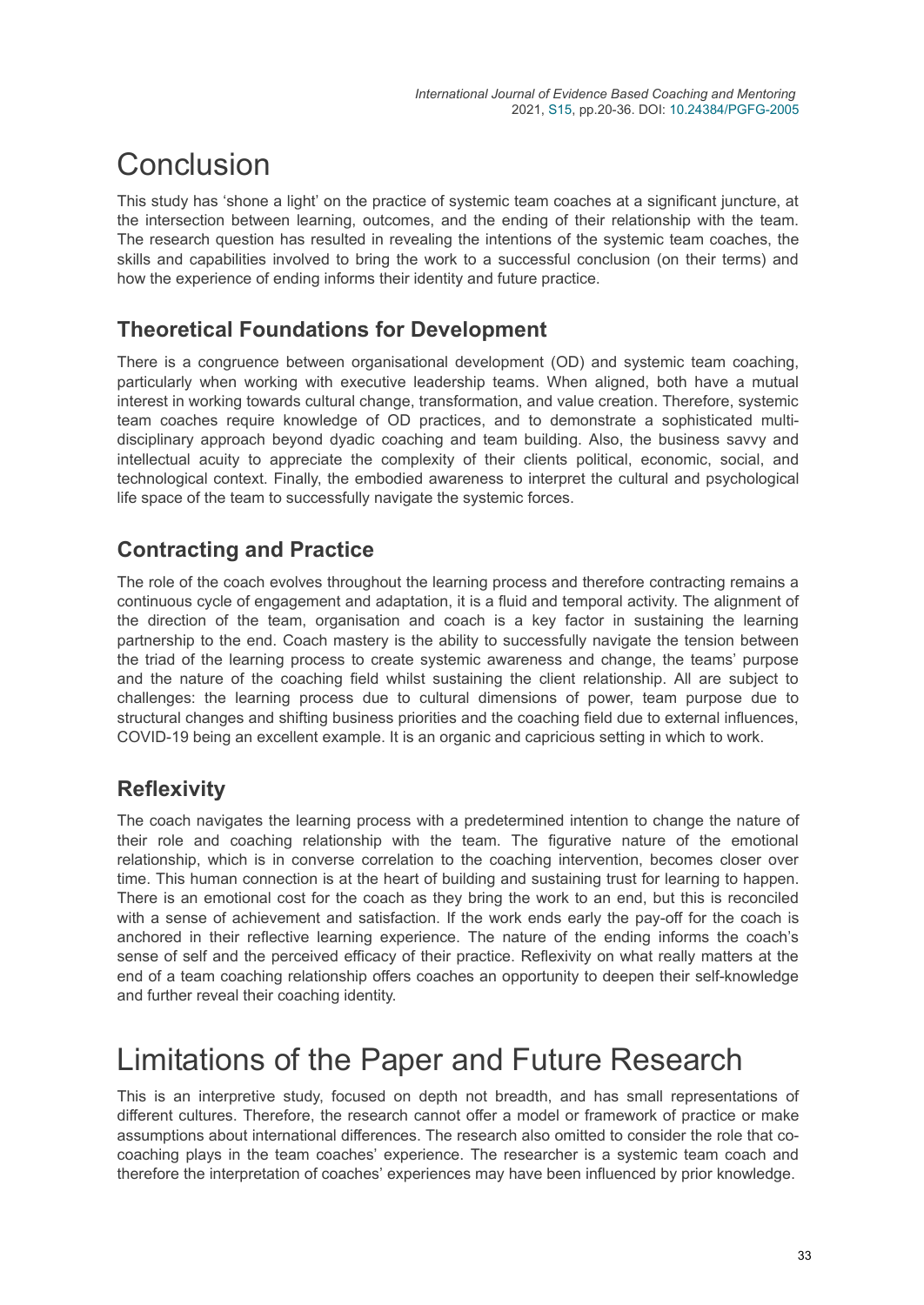### **Recommendations for Future Research**

Possible qualitative research studies could include:

- a coach's experience of the co-coach relationship as they withdraw
- variations in endings in other international and cross-cultural settings
- a comparative study of endings in a virtual coaching setting
- the relationship of supervision to endings in service of coaches' purpose and identity.

## References

- Alase, A. (2017) 'The Interpretative Phenomenological Analysis (ipa): A Guide to a Good Qualitative Research Approach', *International Journal of Education and Literacy Studies*, 5(2), pp.9-19. DOI: [10.7575/aiac.ijels.v.5n.2p.9](https://doi.org/10.7575/aiac.ijels.v.5n.2p.9).
- Archibald, M.M., Ambagtsheer, R.C., Casey, M.G. and Lawless, M. (2019) 'Using Zoom Videoconferencing for Qualitative Data Collection: Perceptions and Experiences of Researchers and Participants', *International Journal of Qualitative Methods*, 18, pp.1-8. DOI: [10.1177/1609406919874596](https://doi.org/10.1177/1609406919874596).
- Bachkirova, T. (2020) 'Understanding yourself as a coach', in Passmore, J. (eds.) *The Coaches' Handbook: The Complete Practitioner Guide for Professional Coaches*. Routledge.
- Bachkirova, T., Rose, A. and Noon, R. (2020) 'Phenomenological Approaches', in Jackson, P. and Cox, E. (eds.) *Doing Coaching Research*. London: Sage.
- Bowden, J.L., Gabbott, M. and Naumann, K. (2015) 'Service Relationships and the Customer Disengagement Engagement Conundrum', *Journal of Marketing Management*, 31(7-8), pp.774-806. DOI: [10.1080/0267257X.2014.983143](https://doi.org/10.1080/0267257X.2014.983143).

Bryman, A. (2016) *Social Research Methods* (5th edn.). Oxford: Oxford University Press.

- British Psychological Society (2017) *Internet Mediated Research*. Available at: https://www.bps.org.uk/news-and[policy/ethics-guidelines-internet-mediated-research-2017.](https://www.bps.org.uk/news-and-policy/ethics-guidelines-internet-mediated-research-2017)
- Cheung-Judge, M-Y. and Holbeche, L. (2015) *Organization Development: Practitioner's Guide for OD and HR* (2nd edn.). London: Kogan Page.
- Chidiac, M-A. (2018) *Relational Organisational Gestalt: An Emergent Approach to Organisational Development*. Abingdon: Routledge.
- Cross, R., Ernst, C. and Pasmore, B. (2013) 'A Bridge Too Far? How Boundary Spanning Networks Drive Organizational Change and Effectiveness', *Organizational Dynamics*, 42(2), pp.81-91. DOI: [10.1016/j.orgdyn.2013.03.001](https://doi.org/10.1016/j.orgdyn.2013.03.001).
- Cox, E. (2010) 'Last things first: ending well in the coaching relationship', in Palmer, S. and McDowall, A. (eds.) *The Coaching Relationship: Putting People First*. London: Routledge, pp.159-181.

Deloitte (2016, 2017, 2018, 2019) *Human Capital Trends*.

de Haan, E. and Gannon, J. (2017) 'The Coaching Relationship', in Bachkirova, T., Spence, G. and Drake, D. (eds.) *The SAGE Handbook of Coaching*. London: Sage, pp.195-217.

EMCC Global (nd) *Team Coaching Standards*. Available at:<https://www.emccglobal.org/accreditation/tcqa/>.

- Fillery-Travis, A. and Cox, E. (2014) 'Researching Coaching', in Cox, E., Bachkirova, T. and Clutterbuck, D. (eds.) *The Complete Handbook of Coaching*. London: Sage, pp.445-459.
- Freeman, M. (2020) 'Five Threats to Phenomenology's Distinctiveness', *Qualitative Inquiry*, 27(2), pp.276-282. DOI: [10.1177/1077800420912799](https://doi.org/10.1177/1077800420912799).
- Goedhart, M. and Koller, T. (2020) *McKinsey Value Creation Report*. Mckinsey & Company. Available at: [https://www.mckinsey.com/business-functions/strategy-and-corporate-finance/our-insights/the-value-of-value-creation.](https://www.mckinsey.com/business-functions/strategy-and-corporate-finance/our-insights/the-value-of-value-creation)
- Graßmann, C., Schölmerich, F. and Schermuly, C. (2019) 'The relationship between working alliance and client outcomes in coaching: A meta-analysis', *Human Relations*, 73(1), pp.35-38. DOI: [10.1177/0018726718819725](https://doi.org/10.1177/0018726718819725) .
- Grant, A.M. (2016) 'What Constitutes Evidence-Based Coaching? A Two-By-Two Framework for Distinguishing Strong from Weak Evidence for Coaching', *International Journal of Evidence Based Coaching and Mentoring*, 14(1), pp.74-85. Available at:<https://radar.brookes.ac.uk/radar/items/10ab0e99-12d8-419d-9c79-29a0363bf315/1/>.
- Halinen, A. and Tähtinen, J. (2002) 'A Process Theory of Relationship Ending', *Journal of Service Industry Management*, 13(2), pp.163-180. DOI: [10.1108/09564230210425359](https://doi.org/10.1108/09564230210425359).
- Hartog, M. (2019) 'Becoming A Team Coach', in Clutterbuck, D., Gannon, J., Hayes, S. and et al, (eds.) *The Practitioner's Handbook of Team Coaching* . London: Routledge, pp.365-378.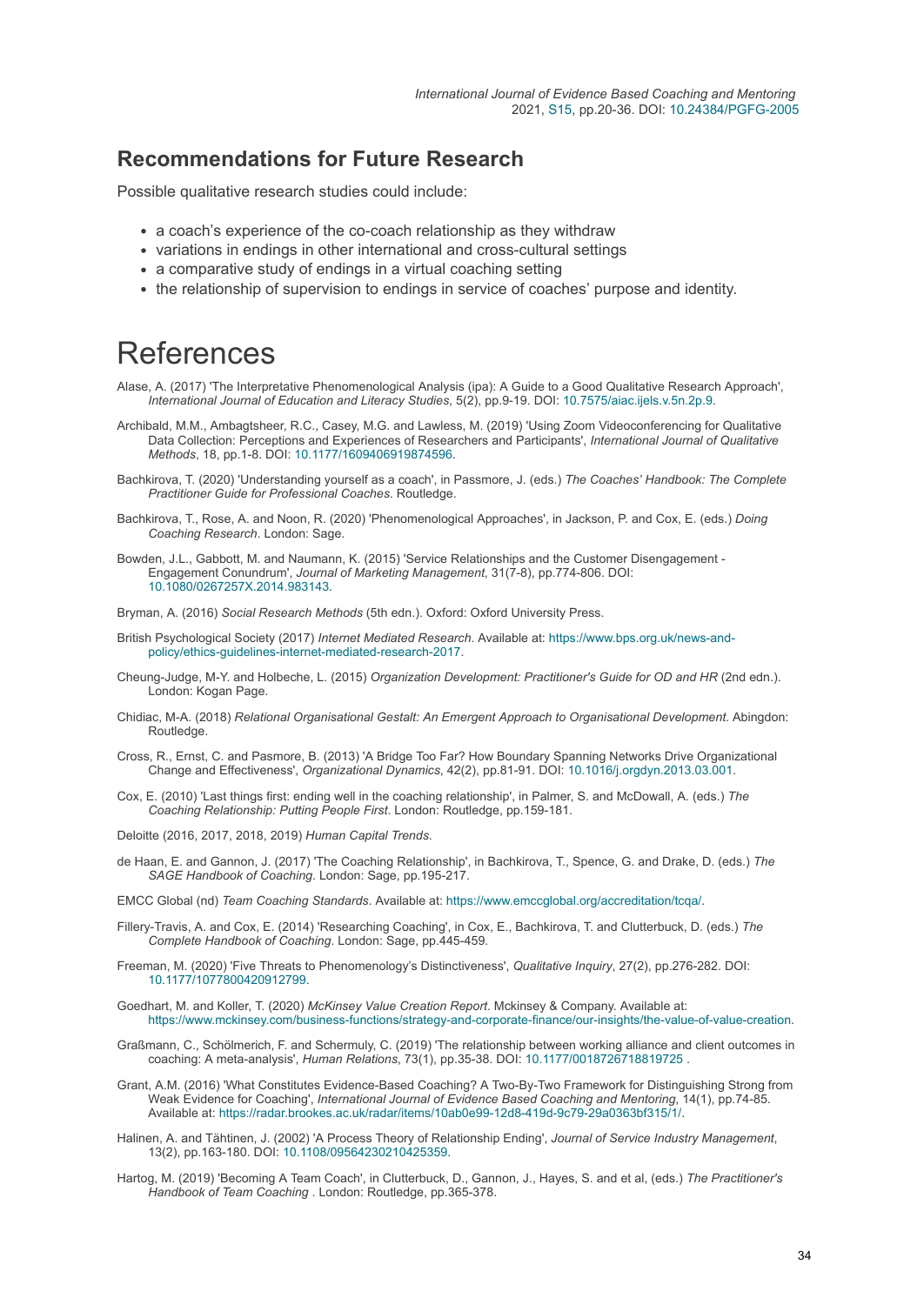- Hastings, R. and Pennington, W. (2019) 'Team Coaching: A thematic analysis of methods used by external coaches in a work domain', *International Journal of Evidence Based Coaching and Mentoring*, 17(2), pp.174-188. DOI: [10.24384/akra-6r08](https://doi.org/10.24384/akra-6r08).
- Hauser, L. (2014) 'Shape-Shifting: A Behavioral Team Coaching Model for Coach Education, Research, and Practice', *Journal of Psychological Issues in Organizational Culture*, 5(2), pp.48-71. DOI: [10.1002/jpoc.21144.](https://doi.org/10.1002/jpoc.21144)
- Hauser, L. (2018) 'Team Coaching Operating System (TCOS): The Intersection of Evidence Based Research and Gestalt Principles', *Gestalt Review*, 22(2), pp.208-225. DOI: [10.5325/gestaltreview.22.2.0208](https://doi.org/10.5325/gestaltreview.22.2.0208).
- Havila, V. and Tähtinen, J. (2012) *Definitions of business relationship ending A literature review*. 7th Nordic Workshop on Relationship Dynamics (NoRD 2012), 10-12 October 2012, Umeå, Sweden.
- Hawkins, P. (2011) *Leadership Team Coaching: Developing Collective Transformational Leaders*. London: Kogan Page.
- Hawkins, P. (2014) *Leadership Team Coaching in Practice*. London: Kogan Page.
- Hawkins, P. (2019) 'Systemic Team Coaching', in Clutterbuck, D., Gannon, J., Hayes, S. and et al, (eds.) *The Practitioner's Handbook of Team Coaching* . London: Routledge, pp.36-52.
- Hawkins, P. (2020) *We need to move beyond high performing teams*. Available at: https://www.linkedin.com/pulse/we-need[move-beyond-high-performing-teams-professor-peter-hawkins/?trackingId=c2WcONS1SJmvhvRscN9Z8Q%3D%3D.](https://www.linkedin.com/pulse/we-need-move-beyond-high-performing-teams-professor-peter-hawkins/?trackingId=c2WcONS1SJmvhvRscN9Z8Q%3D%3D)

Heron, J. (2001) *Helping the Client: A Creative Practical Guide* (5th edn.). London: Sage.

- Hofstede, (2017) 'Culture', in Buchanan, D.A. and Huczynski, A. (eds.) *Organizational Behaviour* (9th edn.). Harlow, England: Pearson, pp.108-144.
- Holbeche, L. (2019) 'Designing Sustainably Agile and Resilient Organizations', *Systems Research and Behavioural Science*, 36(5), pp.668-677. DOI: [10.1002/sres.2624](https://doi.org/10.1002/sres.2624).
- Holbeche, L. (2018) *The Agile Organization: How to Build an Engaged, Innovative, and Resilient Business* (2nd edn.). New York: Kogan Page.

Iordanou, I., Hawley, R. and Iordanou, C. (2017) *Values and Ethics in Coaching*. London: Sage.

- Jacox, B. (2019) 'What are the key qualities and skills of an effective team coach?', in Clutterbuck, D., Gannon, J., Hayes, S. and et al, (eds.) *The Practitioner's Handbook of Team Coaching*. London: Routledge, pp.353-364.
- James, J., Mavin, S. and Corlett, S. (2020) 'A Framework of Modes of Awareness for Team Coaching Practice', *International Journal of Evidence Based Coaching and Mentoring*, 18(2), pp.4-18. DOI: [10.24384/t724-vm40](https://doi.org/10.24384/t724-vm40).
- Jones, R.J., Napiersky, U. and Lyubovnikova, J. (2019) 'Conceptualizing the Distinctiveness of Team Coaching', *Journal of Managerial Psychology*, 34(2), pp.62-78. DOI: [10.1108/JMP-07-2018-0326](https://doi.org/10.1108/JMP-07-2018-0326).
- Katzenback, J.R. and Smith, D.K. (2005) *The Wisdom of Teams: Creating the High Performance Organisation*. Boston, MA: Harvard Business Review Press.
- Knowles, M.S., Holton, E.F. and Swanson, R.A. (2015) *The Adult Learner: The Definitive Classic in Adult Education and Human Resource Development* (8th edn.). Routledge.
- Larkin, M., Eatough, V. and Osborn, M. (2011) 'Interpretative Phenomenological Analysis and Embodied, Active, Situated Cognition', *Theory & Psychology*, 21(3), pp.318-337. DOI: [10.1177/0959354310377544.](https://doi.org/10.1177/0959354310377544)
- Larkin, M., Watts, S. and Clifton, E. (2006) 'Giving Voice and Making Sense in Interpretative Phenomenological Analysis', *Qualitative Research in Psychology*, 3(2), pp.102-120. DOI: [10.1191/1478088706qp062oa](https://doi.org/10.1191/1478088706qp062oa).
- Lawrence, P. and Whyte, A. (2017) 'What do experienced team coaches do? Current practice in Australia and New Zealand', *International Journal of Evidence Based Coaching and Mentoring*, 15(1), pp.94-113. Available at: <https://radar.brookes.ac.uk/radar/items/5514ff53-2108-4f24-93d8-8968579710a9/1/>.
- Lewin, K. (1951) *Field Theory in Social Science*. London: Tavistock.
- Louis, D. and Diochon, P.F. (2018) 'The Coaching Space: A Production of Power Relationships in Organizational Settings', *Organization*, 25(6), pp.710-731. DOI: [10.1177/1350508418779653.](https://doi.org/10.1177/1350508418779653)
- Margolis, J. (2019) 'Multiple Team Membership: An Integrative Review', *Small Group Research*, 51(1), pp.48-86. DOI: [10.1177/1046496419883702](https://doi.org/10.1177/1046496419883702).
- Maseko, B.M., Van Wyk, R. and Odendaal, A. (2019) 'Team coaching in the workplace: Critical success factors for implementation', *SA Journal of Human Resource Management*, 17. DOI: [10.4102/sajhrm.v17i0.1125](https://doi.org/10.4102/sajhrm.v17i0.1125).
- Mathieu, J.E., van Knippenburg, D., Hollenbeck, J.R. and Ilgen, D.R. (2017) 'A Century of Work Teams', *Journal of Applied Psychology*, 102(3), pp.452-467. DOI: [10.1037/apl0000128.](https://doi.org/10.1037/apl0000128)

McCrystal, S.A. (2015) *Team of Teams: New Rules of Engagement for a Complex World*. New York: Penguin.

Meadows, D.H. (2011) *Thinking in Systems: A Primer* (3rd edn.). London: Earthscan.

Merriam, S.B. and Bierema, L.L. (2013) *Adult Learning: Linking Theory and Practice*. San Francisco, CA: Wiley.